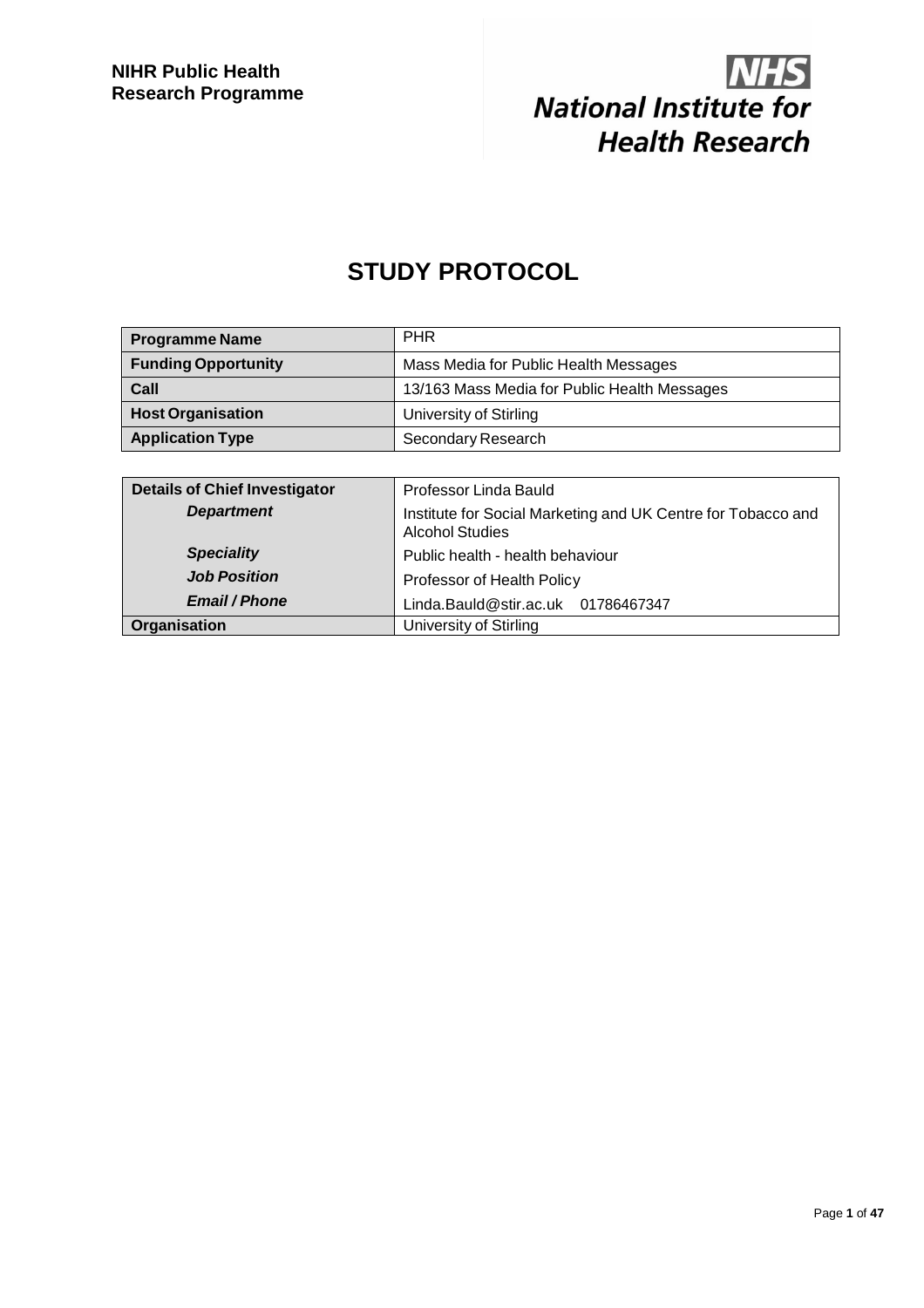## **1. FULL TITLE**

## MASS MEDIA FOR PUBLIC HEALTH MESSAGES

## **2. BACKGROUND**

Media campaigns can reach large numbers of people at relatively low cost compared with other interventions and are widely agreed to have an important role to play in influencing health behaviour change [1]. For example, a 2013 Cochrane review concluded that "there is a broad consensus that comprehensive tobacco control interventions which include mass media campaigns can be effective in reducing smoking consumption and prevalence" [2].

Media campaigns can influence how those watching or interacting with them behave, and act as prompts to change existing behaviours or adopt new ones [3]. The current Public Health England marketing plan states that "new scientific insights about behaviour change and the transforming media landscape offer scope to deliver programmes of unprecedented depth and quality" [4]. A strong emphasis is placed in the plan on locally delivered interventions, participatory and user-generated approaches, and developing a more sophisticated insight into how media can influence behaviour.

This proposal is written in response to a commissioning brief that set out the case for reviewing existing and emerging literature on mass media for public health messages. It stated that in order to design effective campaigns, local and national organisations need access to good quality evidence about the best approaches and design elements to include. This proposed study will aim to identify, review, synthesise and communicate that evidence.

The proposed study will involve secondary research to draw together evidence on effective use of mass-media to communicate public health messages at local, regional and national levels. It includes a review of reviews and also further subject specific reviews where no reviews currently exist. It will include consideration of delivery to different target populations, consideration of different message themes and other campaign elements and characteristics, and will consider a range of behavioural and intermediate outcomes. The research team has extensive, relevant expertise and will work with a wide range of stakeholders and the public to deliver the research.

## **3. RESEARCH OBJECTIVES**

The aim of this study is to provide the NHS, local authorities, government and other organisations with evidence on the effective use of mass media to communicate public health messages. By mass media, we mean the intentional use of the mass media by local, regional and national organisations *to influence lifestyle behaviour*. The focus will be on behaviours that are preventable risk factors for disease. The review will focus on the following lifestyle behaviours and issues that are of direct relevance to public health, particularly at the local level: alcohol use, illicit substance use, diet, physical activity, sexual and reproductive health, and smoking cessation and prevention. We include in our definition of mass media both traditional channels, such as TV, radio, press and outdoor advertising, and also newer digital media, including websites, text messaging and social media.

We aim to systematically search for and review evidence on effective uses of mass media to convey messages that lead to health behaviour change in the target audience – by preventing risky or unhealthy behaviours, by encouraging the cessation of existing risky or unhealthy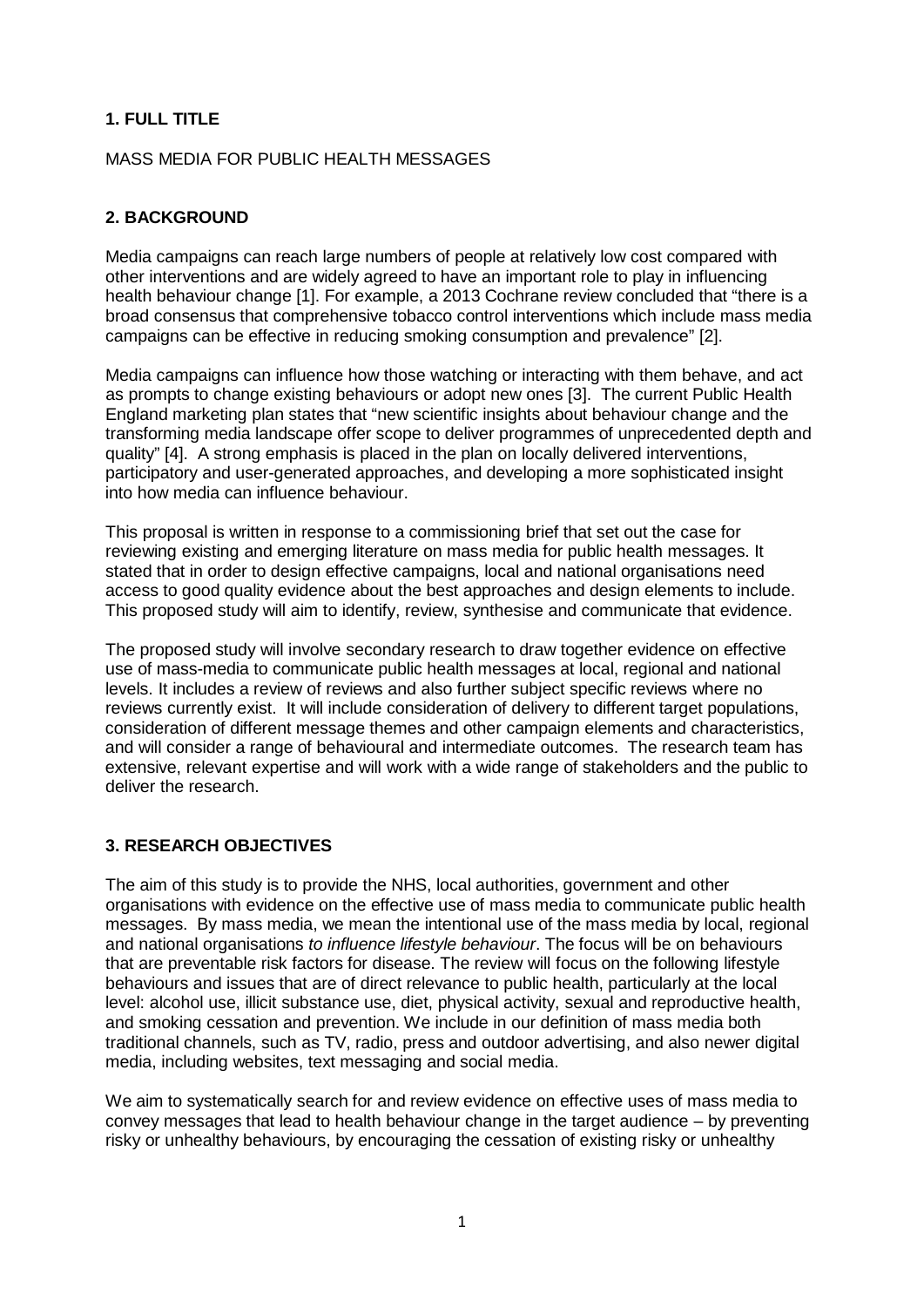behaviours, by promoting the uptake of healthy behaviours and by raising public awareness of key public health issues.

The evidence synthesis will be comprehensive and have the following objectives:

- 1. Assess the effectiveness of mass media campaigns to communicate public health messages
- 2. Examine the components of messages that can be effectively communicated through mass media
- 3. Explore how different types and forms of media campaigns can reach and be effective with different target populations (particularly disadvantaged groups)
- 4. Assess new or emerging evidence about campaigns that employ different forms of media (including new media)
- 5. Examine the relationship between local, regional and national campaigns and evidence of effectiveness where this exists
- 6. Assess the extent to which mass media campaigns can interact with other interventions or services to improve health outcomes
- 7. Explore the currency, utility and applicability of findings as they emerge with key stakeholders.
- 8. Identify key research gaps in relation to mass media campaigns to communicate public health messages.

We will also examine the content of campaigns in order to identify whether effectiveness varies by a number of different dimensions (including type of message appeal, targeting strategy, source/branding of the campaign and intensity/duration). The review will examine short, medium and longer term outcomes where these data exist. Unlike previous evidence reviews in this area (even those that have looked at more than one type of health behaviour), we will synthesise evidence across multiple health behaviours and multiple media channels.

## **4. RESEARCH DESIGN**

We propose a study involving three stages: conceptual framework development, evidence synthesis (including a review of reviews and targeted additional reviews), and an engagement stage to assess the applicability and currency of emerging findings.

## **4.1 Conceptual framework**

The first stage of our study will involve the development of a conceptual framework to guide the research. At the heart of this conceptual work will be a *logic model*. All the topics in our proposed reviews involve complex behaviours, and the interventions themselves can be complex: they are sometimes made up of multiple components which interact with a dynamic environment and can have very different impacts depending on context. In order to navigate our way through the large range of possible factors which might be considered to impact on how the interventions achieve (or do not achieve) their intended outcomes, we propose to develop, use and refine a logic model. According to Anderson and colleagues [5], logic models can perform two main functions in a systematic review: first, they can help conceptualise the review, identifying hypothesised causal pathways – and hence effect mediators and moderators which can be explored in the synthesis; and second, they can help frame the scope of the review, guiding the literature search and helping to understand the implications of its findings. We would add to this a third purpose which is that they can be the outcome of a systematic review. It is important to note that, while we refer to our 'logic model' in the singular, that this is an umbrella model within which all interventions in the review can be located. Specific programme theories and causal pathways relating to different types of interventions will be present within the overarching logic model.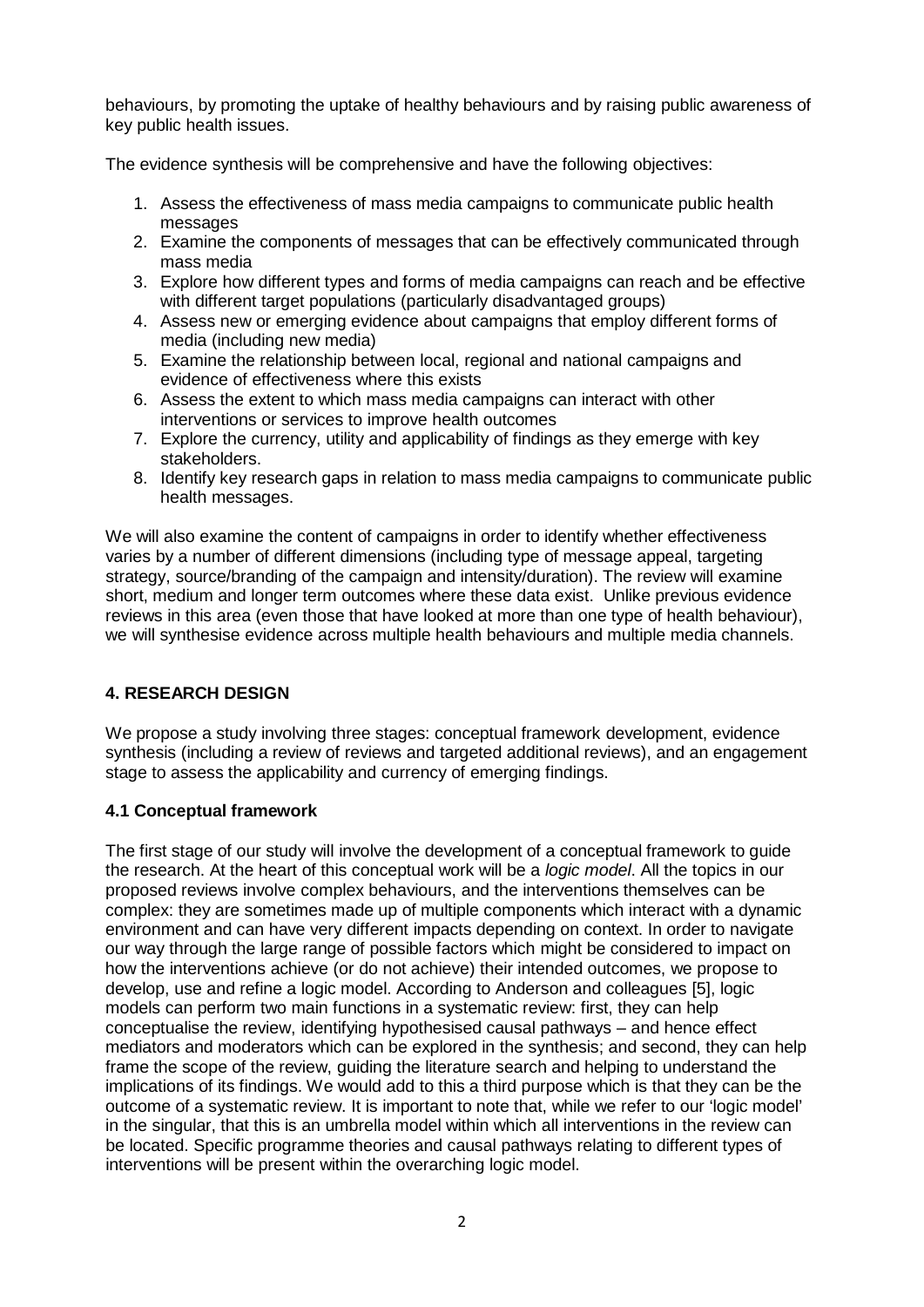We will thus have three phases of logic model use and development:

- 1. We will begin the review with a protocol within which we will outline our initial logic model. Drawing on theories of how mass media interventions are intended to impact on outcomes, this initial logic model will be used to inform our search strategy, and understand the extent of research activity we identify. In response to reviewer and board members comments, we have already begun early work on this logic model and have included this as a separate uploaded document with the revised proposal. Within this initial logic model, a set of causal pathways will be suggested; but with the expectation that they will be refined in the next phase. Likewise, an initial list of potential intervention mediators and moderators will be identified, though again will be revised as appropriate in the next phase.
- 2. As different interventions are identified, they will be used to 'test' the conceptual breadth of the existing model, ensuring that it encapsulates the range of interventions identified – and resulting in modifications where it does not. The initial lists of causal pathways and mediators and moderators will also be 'tested' at this point in terms of their coverage.
- 3. Finally, an examination of potential mediators and moderators will be conducted where data allow, in the acknowledgement that this is likely to be an exploratory exercise, since we are unlikely to have sufficient data to make definitive claims. In the light of this final phase, the logic model will be updated once more.

The logic model thus underpins review activities, and also forms one of its outputs. The fact that the model will encompass multiple causal pathways between intervention strategy and outcome will make applying review findings to particular contexts more straightforward, enabling us to say which strategies appear to be more successful in which situations.

## **4.2 Evidence synthesis**

The second stage will be the identification and synthesis of relevant research. We will develop a review protocol that describes a 'map' of research activity followed by a series of evidence syntheses. Numerous reviews of evaluations of mass media campaigns for health have been conducted. Some have focussed on behaviours such as drink driving [6], smoking [7] and physical activity [8]; others have drawn together the evidence on a range of behaviours [1]. We will use an approach which we have used in the past [9]: where there are extant reviews of sufficient currency and quality we will conduct a review of reviews and carry out a high level synthesis of their findings; but where gaps are identified, primary research will be sought. Overviews of reviews are becoming an established component in the repertoire of evidence informed (or based) policy and practice [10-12] and thus we feel that starting with a review of reviews is a useful approach.

A protocol will specify the research questions and search strategy, inclusion criteria, the approach to quality appraisal and data extraction, and the methods for review and synthesis. Scoping research and pilot database searches will be conducted in order to refine the search and inclusion criteria, and to inform the approaches to appraisal, data extraction, and review and synthesis. The final Review Protocol will be submitted to the PROSPERO database. We have conducted an initial scoping exercise to help identify the likely size and scope of the evidence base across the topic areas. This has already informed our thinking about the search strategy and expected outputs. Results from this scoping exercise are included at the end of this detailed project description, under the heading 'Literature scoping findings'.

## 4.2.1Search strategy

Specific terms for the search strategy will be piloted as free-text and database-specific controlled vocabulary in the databases (below). We anticipate that they will include variations of the following terms: campaign, communication, community intervention, health education, health promotion, information, marketing of health services, mass media, media advocacy,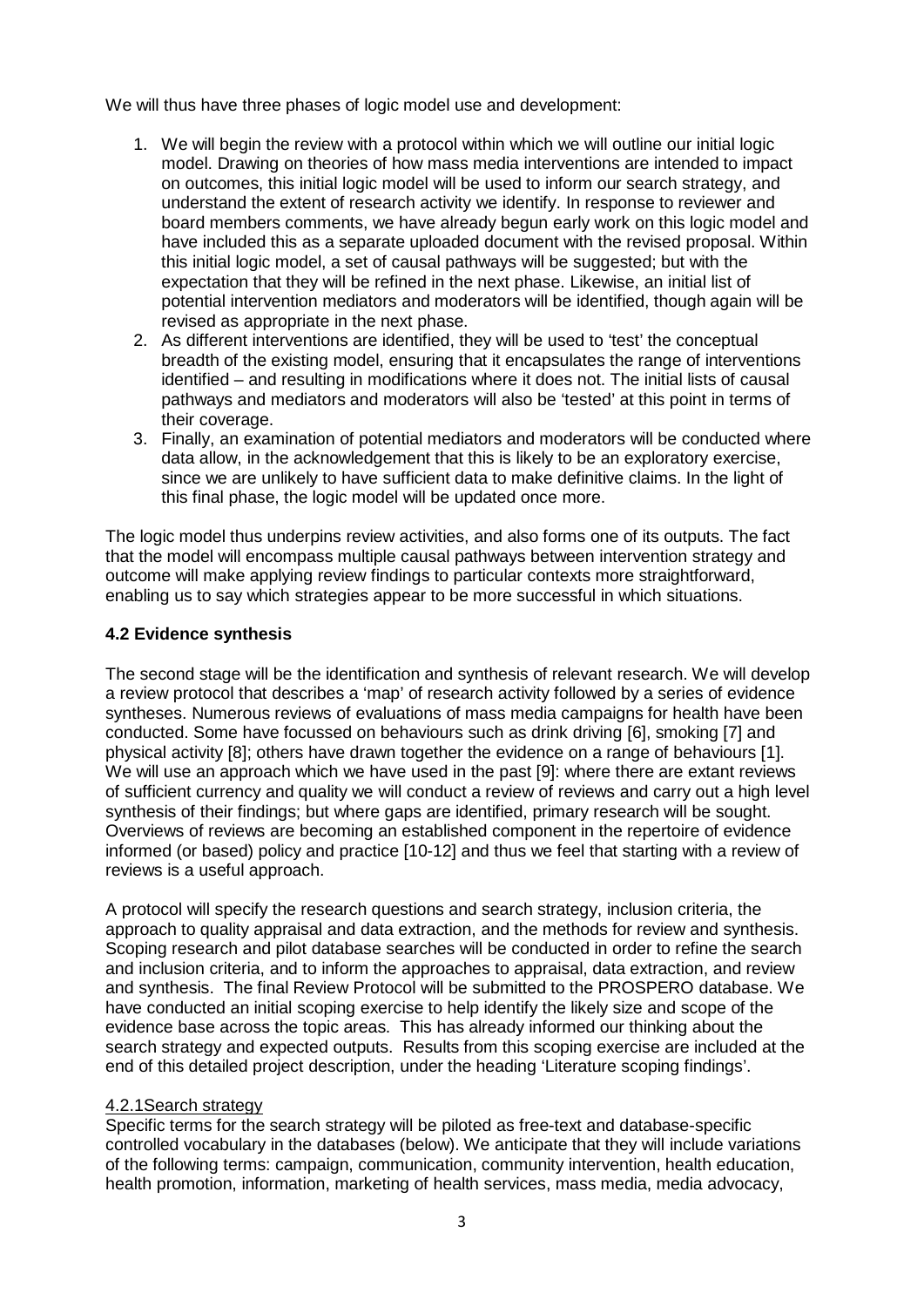publicity, social marketing and terms for types of communications media (e.g. billboard, broadcast, digital, Facebook, mobile phone, newsprint, television, website) in conjunction with the public health topics of interest.

#### *Search strategy for reviews*

We will search a range of registers, databases, and websites for relevant systematic reviews of primary studies and recent reviews of reviews, published from 2000 onwards, including:

- 1. Database of Promoting Health Effectiveness Reviews (DoPHER)
- 2. Cochrane Database of Systematic Reviews (CDSR)
- 3. Database of Abstracts of Reviews of Effects (DARE)
- 4. Campbell Collaboration Library of Systematic Reviews
- 5. NIHR Health Technology Assessment Programme website/NIHR Journals Library
- 6. Health Technology Assessment (HTA) database hosted by the Centre for Reviews and **Dissemination**
- 7. Google Scholar.

Systematic reviews published in peer reviewed sources and as grey literature will be eligible for inclusion. Reviews of reviews will be used as a source to identify relevant systematic reviews.

#### *Search strategy for primary research*

The search strategy for primary studies is likely to include searches for studies in the academic and grey literature from generic and topic-specific databases from the fields of health, business and marketing, social sciences, psychology and anthropology. Our expectation is that we will not find reviews for all topics and so may need to go to individual papers in some instances. Examples of databases include: Medline, Embase, Business Source Premier, Web of Science's Social Sciences, Science and Arts & Humanities Citation Indices, PsycINFO, Sociological Abstracts, and the World Advertising Research Center.

In addition to electronic searches, we will contact authors, check bibliographies of included studies, and for records which cite included studies.

In order to utilise our resources efficiently, we will be targeted in our approach to searching, while ensuring that we have an unbiased dataset. We will use innovative text-mining methods developed at the EPPI-Centre to search located references and prioritise those studies most likely to be included for screening. This will ensure that the most relevant references are assessed first, such that the work proceeds quickly and is informed by the most relevant literature. EPPI-Reviewer 4.0 software will be used throughout for search, retrieval, assessment, appraisal and data extraction [13].

## 4.2.2 Selection of studies

Two reviewers will inspect the full text of search results and potential studies identified through other sources to determine if they meet the inclusion criteria. Where there is disagreement, advice from co-applicants will be sought and consensus reached by discussion. Where necessary, we will contact authors to locate additional unpublished data.

## *Inclusion and exclusion criteria*

Informed by our initial scoping exercise (see section 16 below), conceptual framework and search strategy piloting, detailed criteria will be specified for: study population (human populations of all age groups will be eligible for inclusion), year range of publication, type of media intervention, type of study, topic area and reporting of relevant outcomes.

## 4.2.3 Quality appraisal and relevance assessment

Appropriate tools will be selected for appraising each study according to design and methodological rigour (e.g. the AMSTAR tool [14] for systematic reviews and the Cochrane Risk of Bias tool for controlled trials [15]). Included studies will be quality assessed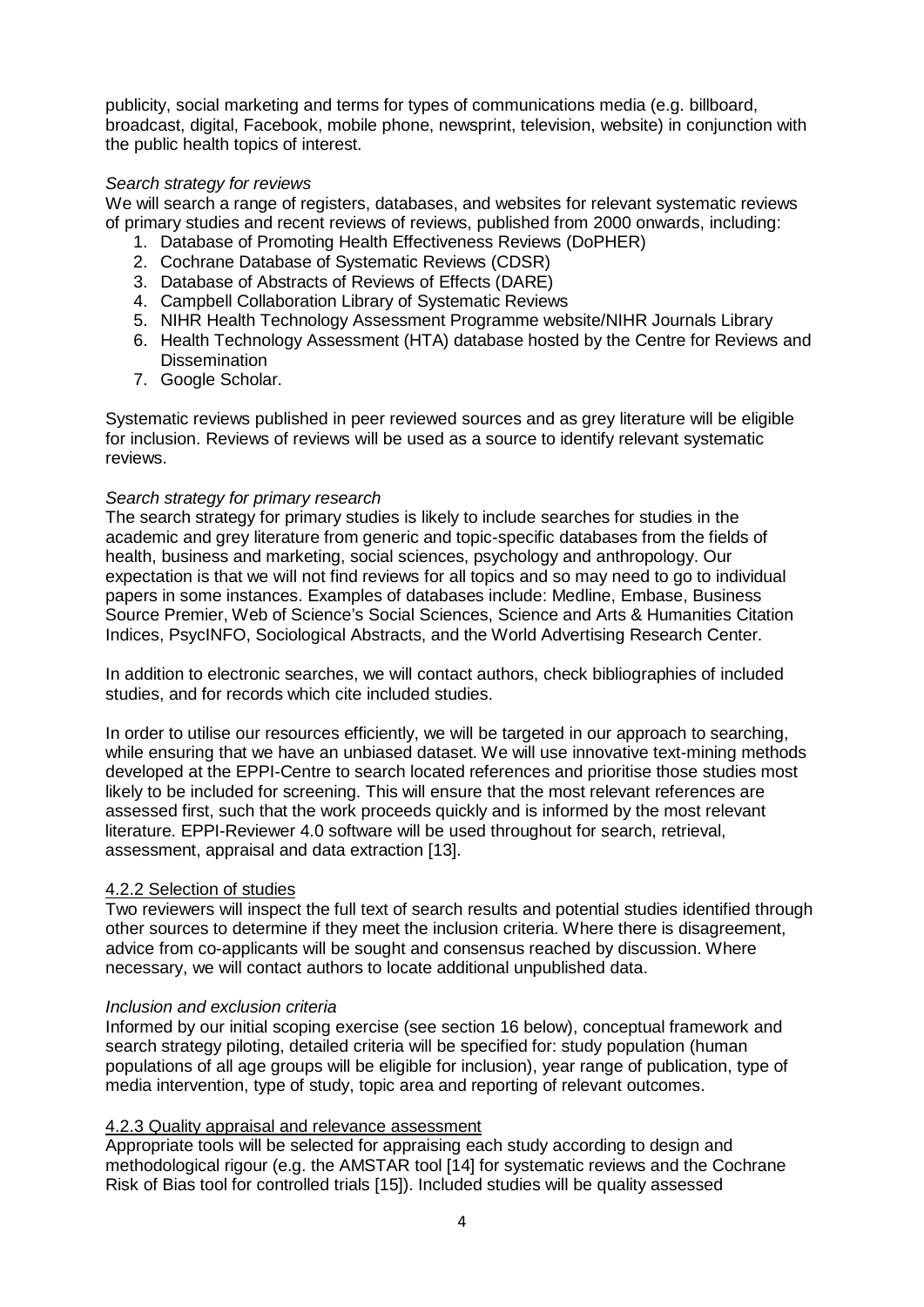independently by two reviewers, with any disagreements resolved by another reviewer. Included studies will also be assessed for relevance. Relevance in this review will have two dimensions:

(i) relevance to the UK. Studies will be rated in terms of UK applicability (for example, 'high' - conducted in the UK, 'medium' – conducted in a country/population with some similarities to the UK, or 'low' – conducted in a country/population with limited similarity to the UK).

(ii) relevance for the current media landscape. This has changed considerably in recent years, in terms both of technological developments and media consumption behaviour. Whereas major mass media health campaigns in the past would have been largely implemented through above-the-line advertising in channels such as broadcast and print, nowadays many more channels and platforms are available to campaign managers, including social media and mobile phone apps. It is important that the review distinguishes between evidence from studies using more traditional forms of media and studies which have examined the application and effects of more recent technologies. A rating scale will be developed to reflect the type of media intervention and its relevance to the current UK landscape.

## 4.2.4 Data extraction

Data from studies identified as meeting the inclusion criteria will be extracted into a standardised data extraction form, developed in response to the type and quality of studies identified for inclusion, and the models developed in Stage 1. Data extracted will include: study characteristics; participant characteristics; any theoretical basis; setting; outcome measures and results. Extracted data will be independently checked by a second reviewer, for accuracy and completeness. Disagreements will be resolved by involving a third reviewer.

#### 4.2.5 Methods for synthesis

We will classify outcomes according to their position in our emerging logic model (see Appendix 1 for an initial 'demonstration' logic model). For example, immediate outcomes might be changes in attitudes, knowledge, awareness of services or self-efficacy; these may give rise to changes in behaviour and/or seeking support / service provision. We then see more sustained changes in behaviour before more 'distal' outcomes are observed: reduction in related illness / changes in social norms, etc.

Given the heterogeneity between interventions and contexts we are likely to identify, statistical synthesis is likely to be impossible in many cases, and structured comparative analysis – examining intervention components – may be more practicable [15]. Such an analysis might represent its results in tabular or visual form (e.g. using 'harvest plots') and a *thematic narrative account* given, highlighting those components that appear to be necessary in particular situations. 'Vote counting' is a danger is this type of analysis, and we will minimise its effects by focusing on the direction and magnitude of effects – not statistical significance. Notwithstanding the available data potentially limiting the type of analyses it is possible to undertake, we will examine the possibility of undertaking statistical synthesis – possibly in subsets of studies – and undertake these where possible, utilising moderator analyses and network meta-analysis should the data allow.

It is also worth noting that in addition to measuring the effects of media campaigns on proximal and more distal outcomes, this analysis will include data extraction on the characteristics of the way people consume and interact with different media. The key differences for the second generation of web applications (Web 2.0) that differentiates it from traditional media or earlier web platforms (Web 1.0) is its potential for (a) interactivity/ sharing (b) targeting people more accurately (c) tracing user responses more effectively (d) the potential to reach a wider audience in a short time period using many platforms (e) delivering and updating information more flexibly (in near real-time). Therefore some key areas for data extraction across media types will be *level of interactivity (one-way, two-way closed, sharing/ networked*), *message targeting* (generic or tailored to target audience), messaging *timing (*pre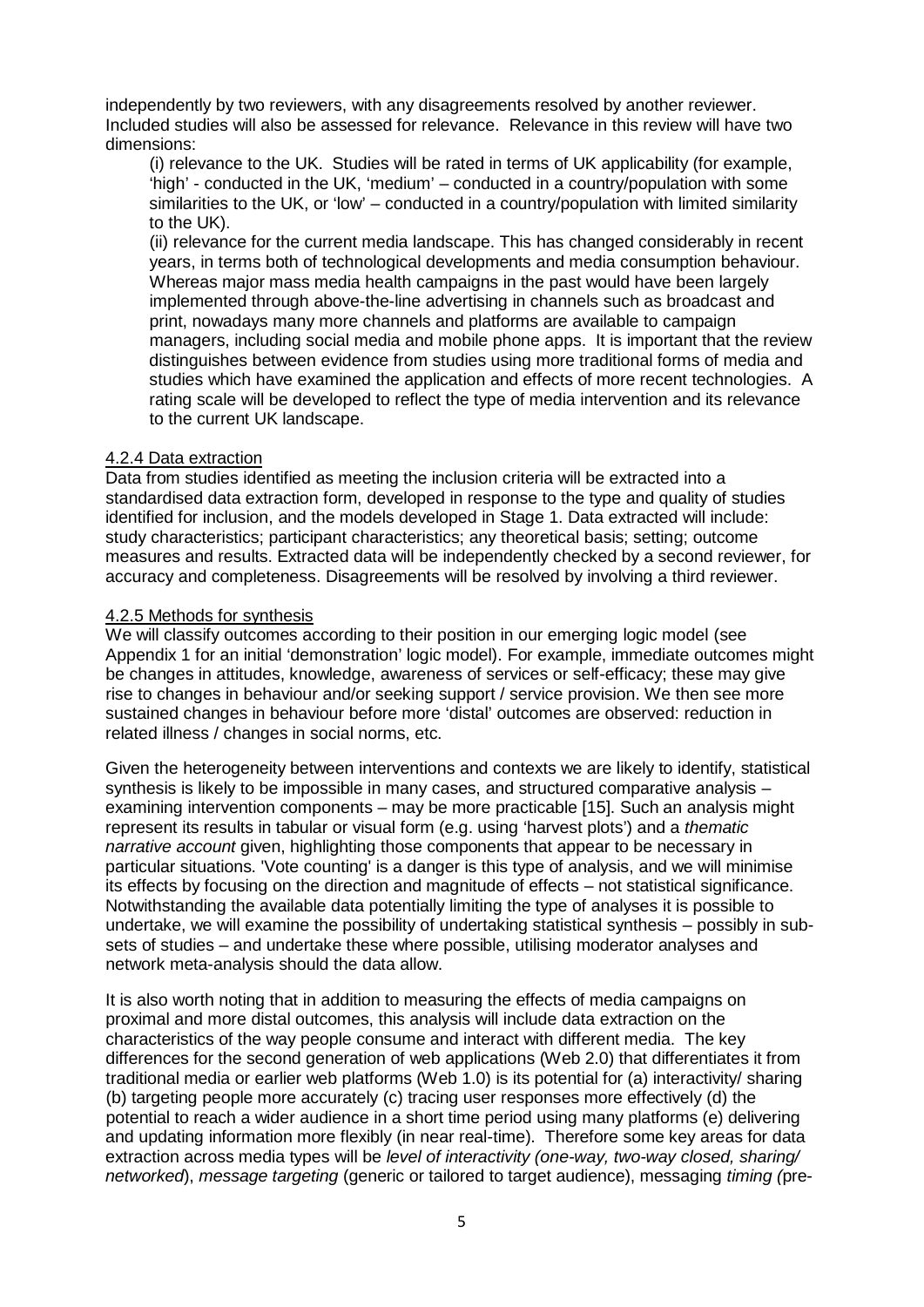produced, responsive or real-time), *types of platforms* and *level of portability* (portability thought to increase supportive learning information seeking at relevant time).

## **4.3 Stakeholder and public engagement**

Finally, to test applicability and currency we will prepare drafts of emerging findings and share them with our advisory group and with local stakeholders. We already have agreement from a range of colleagues from a number of different organisations (academics, clinicians, marketing experts and lay members) to join the study advisory group.

In addition, we will share findings with relevant service providers and stakeholders, and with young people through Young Scot, Scotland's national youth charity (see 15 below). We will also test them with the two collaborating CLAHRCs (East Midlands and North Thames). This consultation will help us examine relevance, applicability and acceptability, particularly for local contexts. It will also allow us to assess the extent to which the identified evidence could inform planning of local mass media campaigns.

## **5. POPULATION**

Mass media campaigns may be designed with the intention of reaching all or a majority of the population, or they may be targeted at specific populations and communities, through the use of specific channels (e.g. purchasing advertising space in specific magazines or programmes) or of particular message themes designed to appeal to particular groups. We will include evidence on all mass media campaigns intended to reach large numbers of people, whether targeted universally or targeted at a specific group. This will include campaigns aimed at both adults and young people, at national, regional or local communities, at different ethnic groups and at different genders.

Information will be recorded on targeting strategy, either as explicitly stated in studies or as inferred from information provided.

## **6. SOCIO-ECONOMIC POSITION AND INEQUALITIES**

Two of our research objectives focus on socio-economic position and inequalities: objective (#3) outlined above is to "Explore how different types and forms of campaigns can reach and be effective with different target populations (particularly disadvantaged groups)", and research objective #8 to "Examine evidence of impacts on subgroups of specific interest", which will include disadvantaged groups. To identify the groups who are most likely to engage in each health behaviour and therefore suffer the greatest burden of disease as a result, we propose to use national data including survey data. In particular, this is likely to include low income groups and those with mental health problems. In our evidence synthesis, we will review the evidence on the impact of campaigns on health inequalities, with a focus on differential impacts on the groups identified as most likely to engage in a particular negative health behaviour.

We will pay particular attention to the theoretical basis and design elements of targeted campaigns – i.e. those aiming to reach particular populations such as disadvantaged groups or young people. We will explore how different types and forms of campaigns can reach and be effective with different target populations (particularly disadvantaged groups) and conversely how different types of individuals respond to different types of message.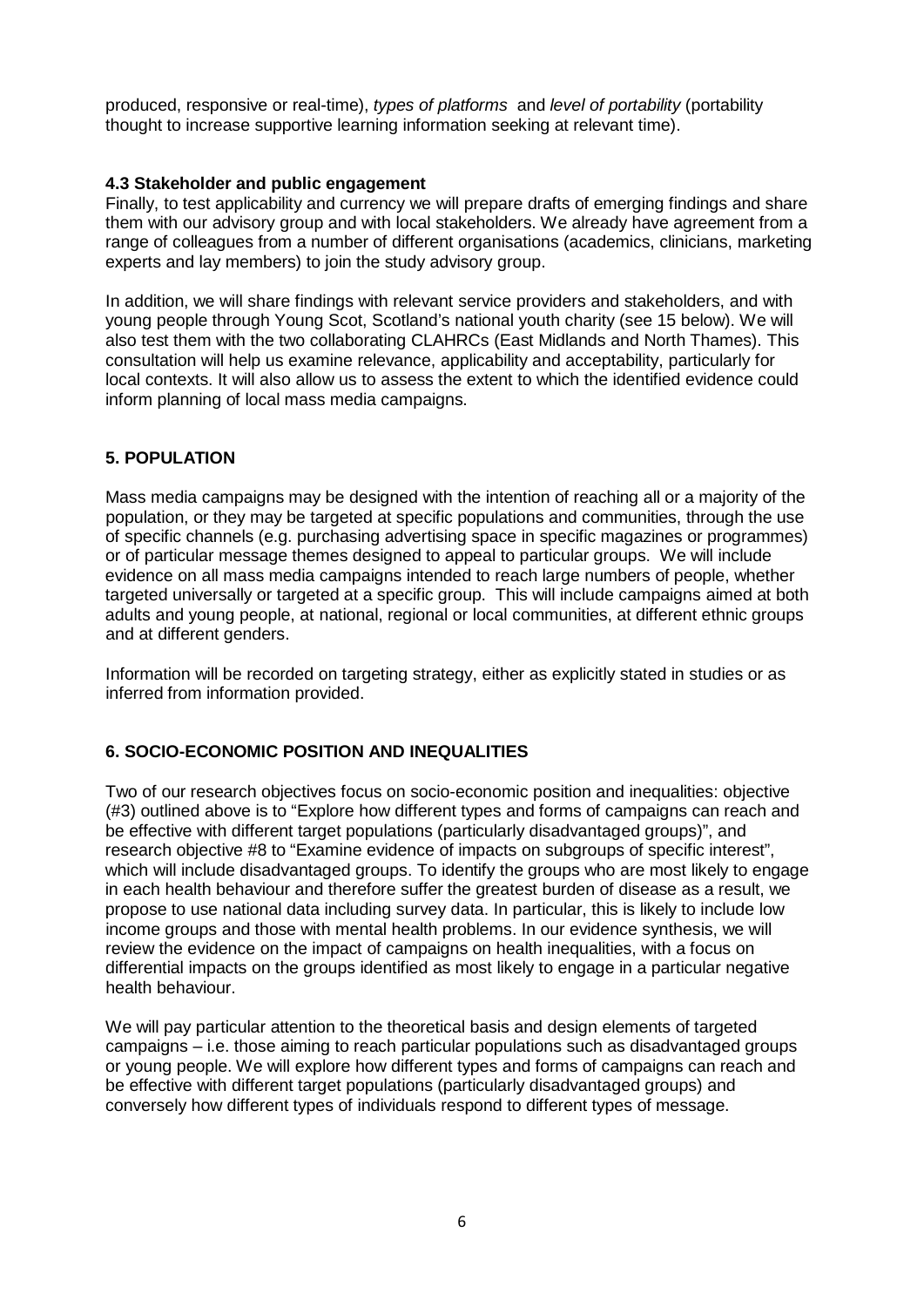Studying the effect of mass media campaigns in subgroups is associated with particular challenges, however, in that the large sample sizes required to detect effects are often not achieved. We will critically appraise the strengths and weaknesses of the current evidencebased on the impact of campaigns in specific target groups including disadvantaged groups.

## **7. PLANNED INTERVENTIONS**

The interventions being assessed are mass media campaigns to communicate public health messages to populations in the UK. We define 'mass media campaigns' in this study as purposeful use of mass media channels to influence health behaviours and the individual level determinants of health behaviours (for example, awareness, knowledge, attitudes, identification with the message, norms).

Mass media campaigns can be delivered at local, regional and national level and through a range of channels. Media interventions are increasingly delivered through innovative new media platforms, with content and direction generated by users themselves, and these new forms of intervention pose particular challenges for evaluation and review. We will examine the following media channels:

- Broadcast media (television, radio, cinema, online broadcasting)
- Print media ( free and paid-for newspapers and magazines, leaflets/booklets, direct mail)
- Outdoor and ambient media (billboards, bus shelter ads, public transport and taxis, petrol pumps, packaging)
- Digital media (including websites, pop-up and banner ads, QR codes, viral marketing, mobile apps, participatory social media and other user generated content)
- Other media (e.g. video games).

Media campaigns may be implemented as stand-alone interventions, in conjunction with another intervention or as part of multi-faceted community interventions involving, for example, education, community action and policy change. The study will examine and compare the effects of stand-alone media interventions and media as part of wider interventions.

Media campaigns have addressed a wide range of health–related topics including screening, immunisation, mental illness and violence. Although these topics could be included, we believe that the most useful learning will emerge from considering media campaigns which have addressed the following health lifestyle behaviours and issues (as outlined above): alcohol use, illicit substance use, diet and physical activity, sexual and reproductive health, and smoking cessation and prevention. Our initial scoping exercise (see section 16 below) indicates that a number of reviews already exist in relation to these topics, although coverage varies across topics and searches will also need to be conducted for primary studies in some areas, particularly in relation to newer forms of media.

Priority will be given to considering evidence that is either drawn from the UK or is relevant to the UK (e.g. OECD countries), particularly that which could be applied at local authority level.

## **8. OUTCOMES**

We will refer to Nutbeam's framework of levels of outcomes for health promotion in our assessment of the relevance of outcomes [16]. According to the Nutbeam model, there are three levels of outcomes: health and social outcomes (which may include outcomes such as mortality or morbidity), intermediate health outcomes (which may include health behaviours) and health promotion outcomes (which may include knowledge, attitudes and behavioural intentions).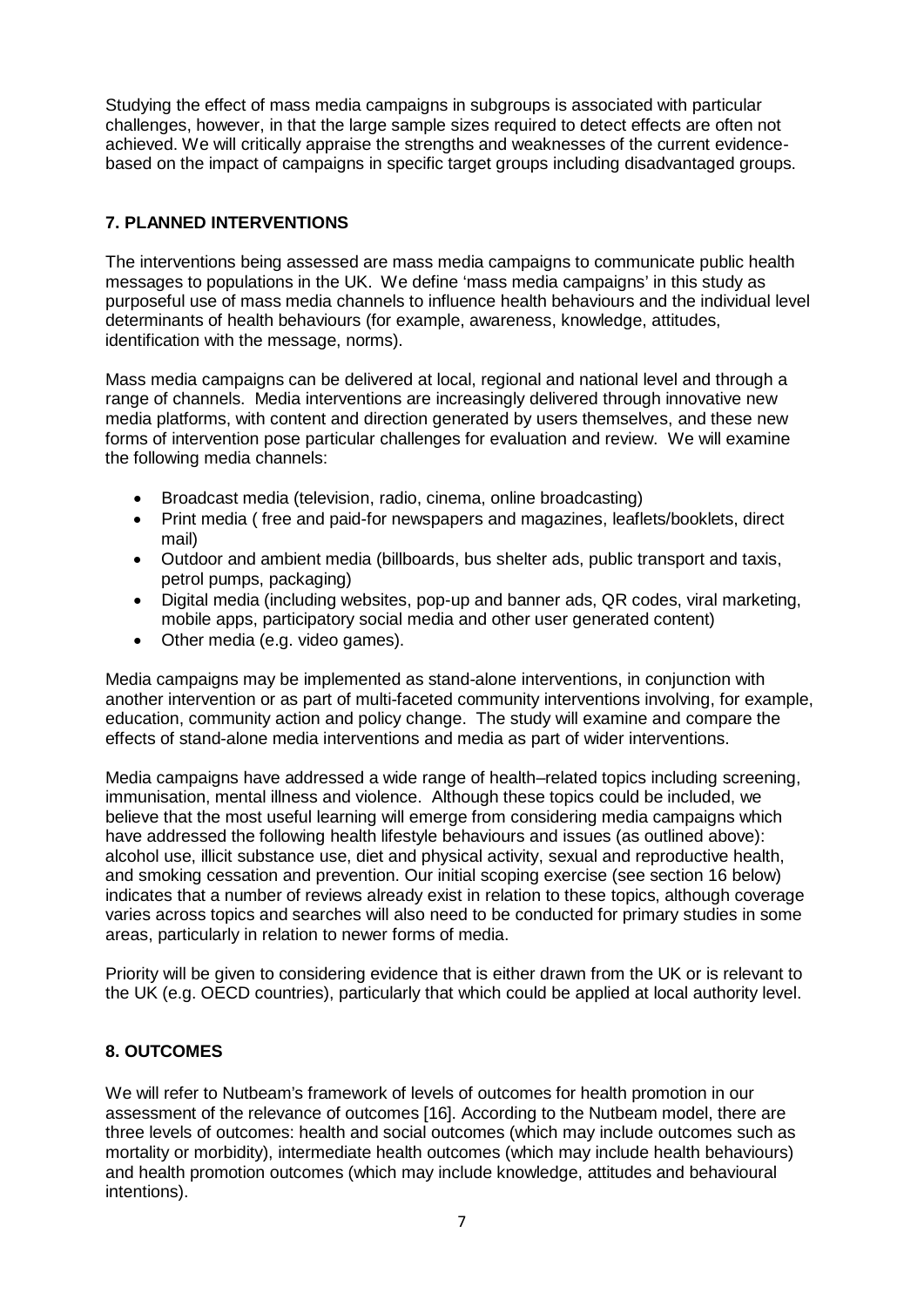Based on our existing work on tobacco control mass media campaigns and our scoping search, we are aware that distal health outcomes – i.e. changes in morbidity or mortality – are very rarely reported in studies on the impact of mass media campaigns. This is due largely to the lag in changes in health outcomes that may be attributable to mass media campaigns, which means that changes often do not occur within the timescale of the study. In addition, and partly due to these lags in effect, there are challenges associated with disentangling the effect of mass media campaigns on distal health outcomes from that of other interventions.

Many studies therefore report more intermediate health outcomes including:

• Changes in behaviour, including uptake of new behaviours, modification of existing behaviours, cessation of behaviours, maintenance of behaviour change

Such effects are easier to detect than changes in health outcomes, owing to the shorter lag to effects. Nonetheless, as demonstrated in the tobacco control mass media literature, disentangling the effects of mass media campaigns from other interventions remains a challenge [2,17]. As a result, mass media campaign evaluations and studies often report evidence relating to the following health promotion outcomes:

- Changes in behavioural intentions
- Changes in norms
- Attitude change
- Knowledge change
- Awareness, reach and participation in campaigns
- Policy change or other changes in community conditions which might support behaviour change

These can be considered as determinants of intermediate health outcomes such as behaviour change. While they may represent steps towards behaviour change, there is sometimes little correlation with actual behaviour change, and their use as indicators of behavioural change should be treated with caution.

We will consider the review evidence according to individual health behaviours (as most reviews will be specific to a health behaviour), identifying the evidence according to the types of mass media campaign (context and channel of delivery), the types of outcome, and the target population that have been reviewed in each case. We will use this to determine the combinations of health behaviours that can be meaningfully considered together for each campaign type and outcome and group them accordingly.

We anticipate that one of the main discriminants will be the presence or absence of evidence on change in behaviour. Where there is evidence for behaviour change itself, we will confine our review to behaviour change outcomes for that combination of health behaviours and types of campaign as the ultimate marker of effectiveness. Where there is no evidence for behaviour change, we will consider the health promotion measures listed above, using our logic model to identify those outcomes on which we would expect to see an impact. In this way, the review will focus on behaviour change as the primary outcome where possible, but where evidence does not exist, will focus on intermediate outcomes with closest proximity to behaviour change for each topic. We anticipate that there will be very little review evidence on the effect of mass media campaigns on health outcomes, but will consider this if it is identified in our searches.

This approach will show us in which topics there are gaps in evidence on behaviour change, and will inform recommendations for practice/future research for those areas. We should be able to use our theoretical model to help identify similarities between different behaviours which may predict similarities in what works and how and in whom, as well as looking at similarities in types of mass media use, message content, relevant population groups.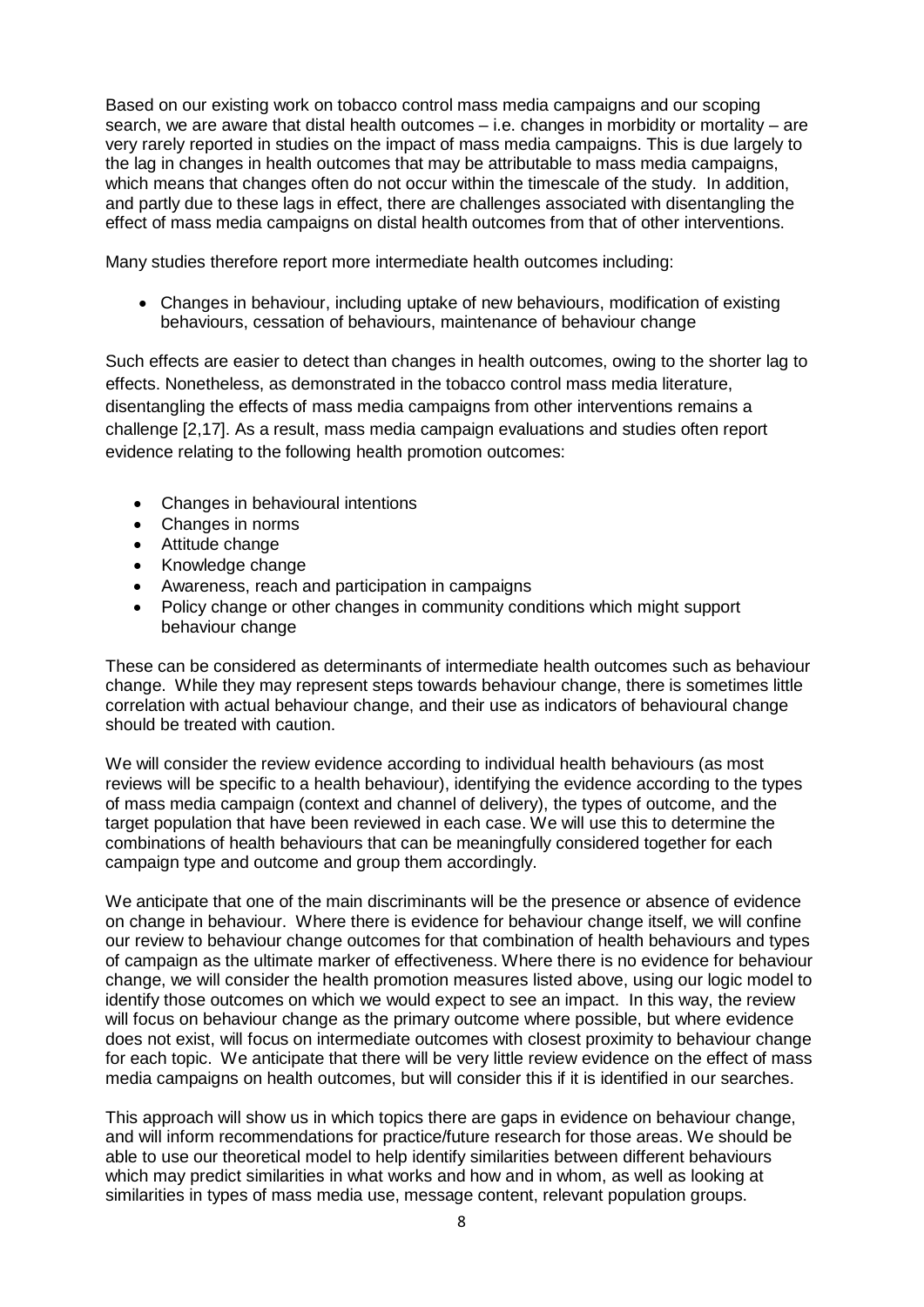## **9. SAMPLE SIZE**

The sample sizes will vary between the reviews and individual studies that will be examined.

## **10. STATISTICAL ANALYSIS**

The heterogeneous campaigns that will be investigated and study outcomes reported may prohibit meta-analysis. However, study data for primary outcomes and campaign components, characteristics, theories, and duration will be tabulated and directions of effect examined. Where statistical analysis is possible, we will carry it out (and employ sub group and network meta-analysis where appropriate [18]); where it is not possible, we will undertake a narrative synthesis, taking care to avoid the pitfalls of 'vote counting'. Sensitivity analyses will be carried out as per the protocol exploring, for example, the effect of study quality on outcomes. All data, including those pertaining to quality assessment will be tabulated.

## **11. ETHICS**

We have been advised by University of Stirling School of Health Sciences Research Ethics Committee that as this study involves secondary research and no primary data collection, and that as no stakeholder/public involvement data (eg. verbatim quotes) will be recorded or used in any reports, the study does not require ethical approval.

## **12. RESEARCH GOVERNANCE**

The University of Stirling will serve as nominated sponsor for this study, in line with Department of Health guidance. Other research governance arrangements for this study are fairly straightforward as it involves secondary research. We will establish a study steering committee in line with PHR Programme guidance, in addition to the advisory group that we will be working with for the stakeholder and public consultation elements of the research (see sections 4.3 above and 15 below). We anticipate that the study steering group will meet around 4 times during the research period, with an initial meeting planned during the first three months of the project. A DMEC will not be required for this study.

## **13. PROGRAMME TIMETABLE AND MILESTONES**

We aim to begin the study on 1<sup>st</sup> October 2015 for 18 months. A detailed project timetable, including the timing of key tasks and delivery of project milestones, is shown in Box 1 below.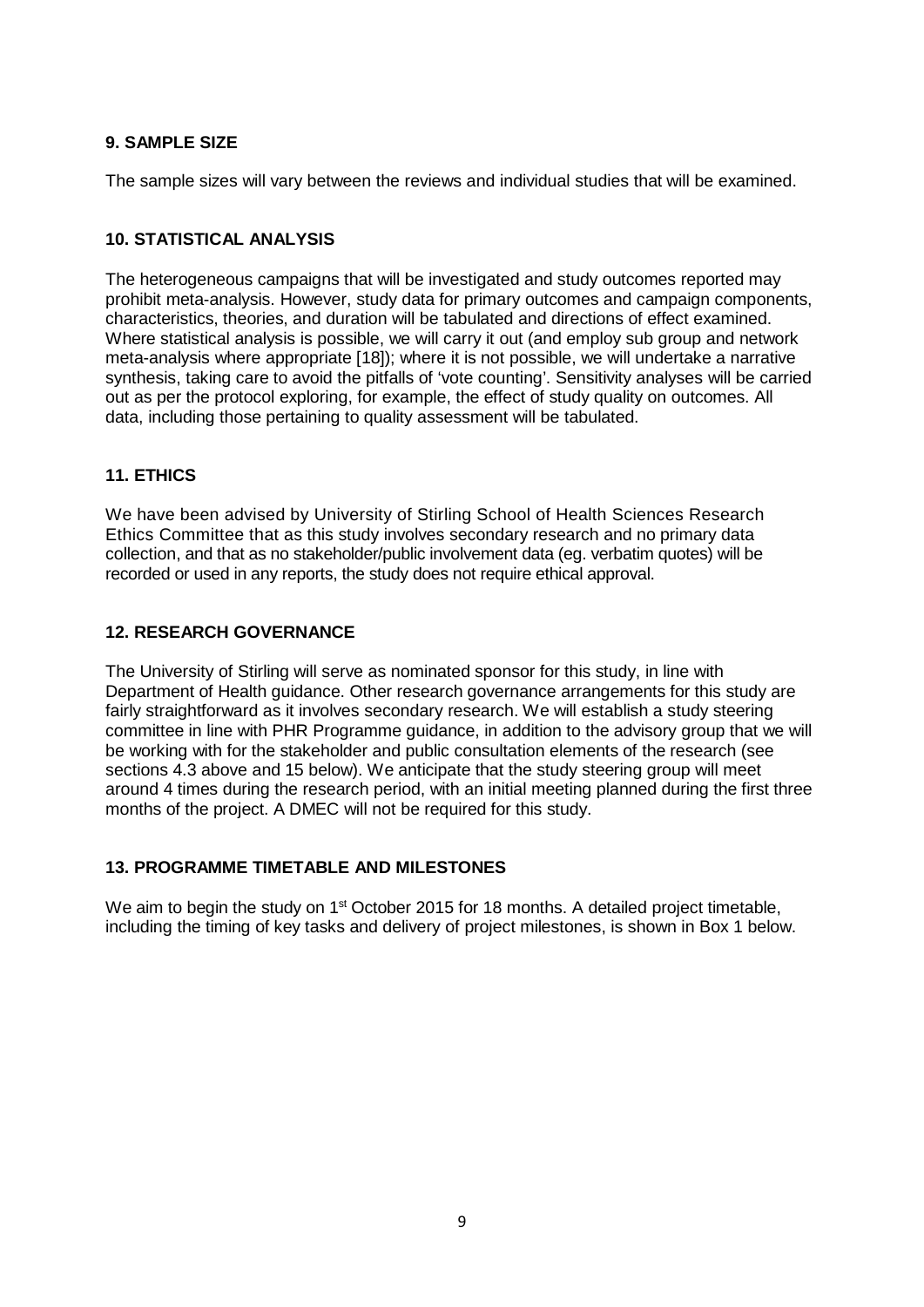#### *1: Timeline and Milestones*

| <b>Stage / Task</b>                                        | <b>Months</b> | <b>Milestones</b>                                           |  |
|------------------------------------------------------------|---------------|-------------------------------------------------------------|--|
| 1. Conceptual Framework Development                        | $1 - 3$       | M1. Final conceptual framework (month 2)                    |  |
| 2. Evidence Synthesis                                      |               |                                                             |  |
| a. Scoping and testing search strategy                     | $1 - 3$       | M2. 1 <sup>st</sup> meeting Advisory Group (mon 3)          |  |
| b. Finalise protocol                                       | 4             | M3. Submit protocol to PROSPERO (mon                        |  |
| c. Search for reviews and set up EPPI<br>Reviewer database | $4 - 5$       | 4)                                                          |  |
| d. Assessment of reviews                                   | $5-6$         | <b>M4.</b> 1 <sup>st</sup> Progress Report (mon 6)          |  |
| e. Search for primary studies                              | $5 - 7$       |                                                             |  |
| f. Assessment of primary studies                           | $6 - 8$       | <b>M5.</b> $2^{nd}$ meeting Advisory group ( <i>mon 7</i> ) |  |
| g. Quality appraisal & data extraction                     | $7 - 12$      | M6. Final list of included studies (mon 8)                  |  |
| h. Analysis and synthesis                                  | $12 - 18$     | M7. 2 <sup>nd</sup> Progress Report (mon 12)                |  |
| 3. Stakeholder Engagement                                  | $14 - 18$     | M8. 3 <sup>rd</sup> meeting Advisory Group (mon 14)         |  |
|                                                            |               | M9. Final Report (mon 18)                                   |  |

## **14. EXPERTISE**

This proposal is led by the Institute for Social Marketing at the University of Stirling, who have 30 years experience of conducting research on marketing for behaviour change. The PI will be ISM's Director, Linda Bauld, who along with Martine Stead (Deputy Director) has extensive experience of conducting public health systematic reviews. In addition, ISM has expertise in conducting reviews of mass media [19-21] and primary research to develop and evaluate media campaigns in sexual health, smoking, cancer prevention, mental health and road safety [22-27].

ISM is part of the UK Centre for Tobacco and Alcohol Studies (UKCTAS) a UKCRC Centre for Public Health Excellence. UKCTAS is led by the University of Nottingham, where Sarah Lewis and Tessa Langley are completing a two year MRC programme to establish the effectiveness of tobacco control mass media campaigns. Sarah Lewis is a medical statistician with experience in systematic reviewing and meta-analysis, and Tessa Langley is a Lecturer in Health Economics with expertise on issues of study design, relevant outcomes and statistical methods.

The systematic review elements will be led by James Thomas at the EPPI-Centre, part of the Social Science Research, Institute of Education. It is a partner of the Cochrane Collaboration in Healthcare and the Campbell Collaboration for Social Interventions. EPPI has a direct role in developing methodology for systematic reviews across a range of study types and has the status as the Methods for Research Synthesis (MRS) Node of the ESRC National Centre for Research Methods.

Shona Hilton and S Vittal Katikireddi are from the MRC CSO Social & Public Health Sciences Unit, University of Glasgow. Shona leads a programme into how scientific knowledge is communicated and exchanged within society to inform public health advocacy strategies,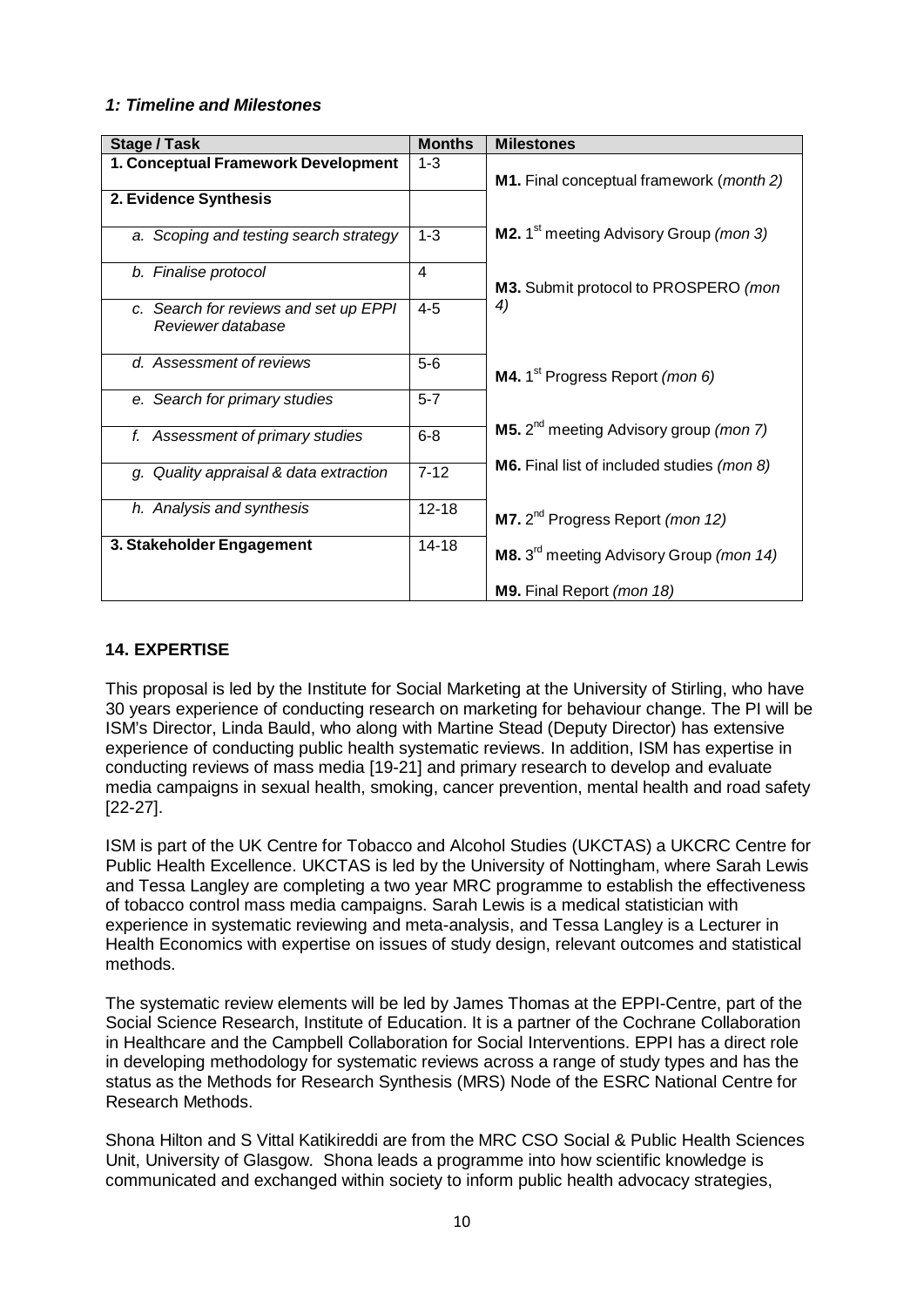including examining the current media landscape. Vittal is a clinical lecturer in public health with expertise in social epidemiology, evaluating complex interventions and applying evidence synthesis.

Together the team members have the relevant expertise to conduct this study They also have strong links with policy and practice networks and we set out below how collaboration with these networks and the public will enhance the research.

## **15. PARTNER COLLABORATION AND PUBLIC ENGAGEMENT**

Engagement with stakeholders and the public will be important at a number of stages in the proposed study and will help ensure the applicability and currency of our research plans, and of emerging findings. We will take advantage throughout the project of the mechanisms for engagement available through our membership of UKCTAS, collaboration with the East Midlands and North Thames CLAHRCS, and our strong links with national and local public health policy makers and networks.

As already mentioned above, we have assembled an **advisory group** of experts who have topic-specific expertise in lifestyle behaviours, mass media and social marketing, to complement those of the research team. In addition we have invited public health consultants within Public Health England and local authorities, experts in public engagement and two lay members. The advisory group will meet three times through the course of project to consider the research plans, and to provide consultation on drafts of our emerging findings.

We will collaborate with two NIHR **CLAHRCs** in England to ensure NHS and local government input into the study, and to support engagement with all stakeholders. Both have already been involved in contributing to the full proposal. The CLAHRC East Midlands, has as its overarching aim to improve health outcomes across the region, and as one of its key themes preventing chronic disease, and in particular the prevalence of smoking and obesity which have particular resonance in areas of the East Midlands where these are above the national average. The North Thames CLAHRC aims to improve health outcomes and reduce inequalities in its region through its research programme. Of special relevance to this proposal are its three overarching themes of work: 'Innovations in Systems and Models of Health Care', 'Optimising Behaviour and Engagement with Care', and 'Methodological Innovation'. The CLAHRCs bring together health providers, commissioners, patient groups, health and research networks, as well as academic institutions to support the NHS to meet locally identified priorities. They are therefore ideally placed to advise on the interpretation and practicality of implementing our findings at local and regional levels, and in enabling those changes to happen. They also provide access to a range of public and patient involvement groups which we will draw on, in addition to our other public engagement activities described below, to ensure that our research and findings are in plain English and disseminated widely.

The CLAHRCs have links with numerous NHS and local council partners across the East Midlands and North Thames regions, including **Consultants in Public Health working within**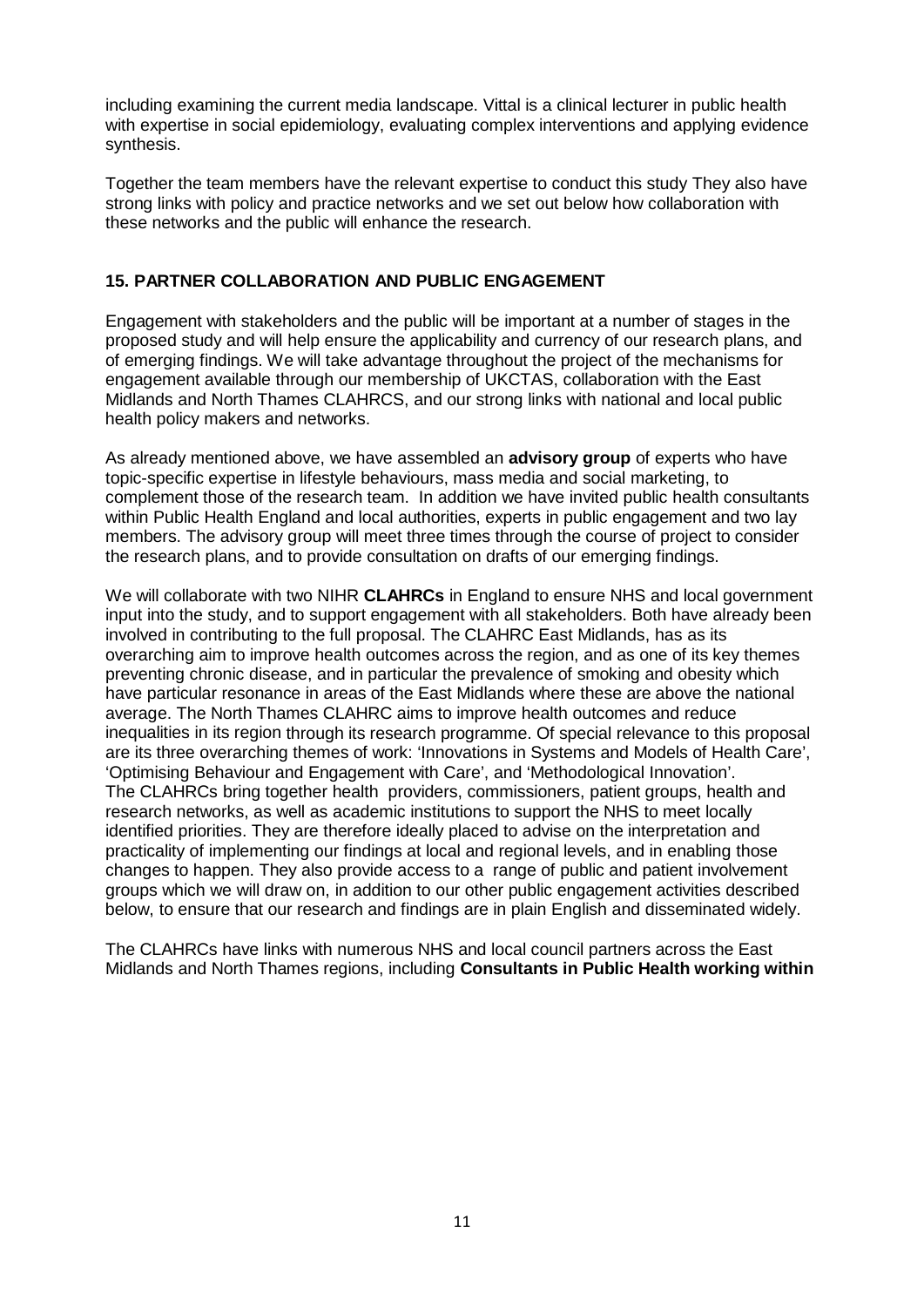#### **the NHS and local authorities.**

With support from the CLAHRCs, we will take the opportunity to consult patients and the public as a reference group by organising a **public conference** towards the end of our study with delegates drawn from a variety of sources, including professionals as well as community groups, for example. The event will comprise a combination of presentations with break out small discussion groups to test the intelligibility, plausibility and acceptability of findings and the implications of our research. This event will be supported by the use of a graphic facilitator to produce a visual and pictorial output from the event. We will liaise with key organisations who run similar events linking research with public perceptions, such as 'Sense about Science' in designing our event.

We will also engage with the public through our **UKCTAS public engagement panels**. We have two smokers' panels, one in Nottingham and one in Bath, which discuss future and current research taking place within UKCTAS. We are currently in the process of establishing a UKCTAS drinker's panel (of adults who drink alcohol). Panel members come from a diverse range of backgrounds and we anticipate will also have important views to share regarding the other health behaviours that are a focus of this review in addition to smoking and drinking (illicit substance use, diet and physical activity and sexual and reproductive health). Proceedings of the panel meetings are taped and transcribed, and ideas and feedback used in writing new research proposals, reporting findings, and dissemination plans. We will present our plans and findings to these panels to obtain a user perspective. We will also consult with **members of Young Scot**, Scotland's national youth information and citizenship charity for 11- 26 year olds. We will meet with Young Scot panel members in Edinburgh or Glasgow on two occasions during the study to seek their views and this element has been included in the proposed project funding.

Our advisory group, lay members and the CLAHRCs will help us develop a plan to communicate and publish our findings, including preparing a lay summary of the key findings of the research. Once this has been developed we will also aim to make it available to **service user groups of charities and community organisations** that champion health behaviour change and improving population health.

In addition, the applicants will draw on their links to a range of **public health and marketing networks** to ensure engagement of local and national stakeholders and that our findings are disseminated to inform the design of future mass media campaigns. Applicants currently hold key positions in policy and research organisations that will assist with this. For example, Professor Bauld has a part time seconded position as CRUK's cancer prevention champion – leading the BUPA/CRUK cancer prevention programme and also chairing their Tobacco Advisory Group. She also sits on other relevant committees for NICE, the WHO and the Scottish Government. Professor Lewis is on the ASH Advisory Council. Dr Vittal Katikireddi is an honorary specialist registrar in public health at NHS Lothian and a member of the Scottish Government's Health Inequalities Action Group. Other team members have additional links that can be drawn on to assist dissemination and to translate findings into policy and practice.

## **16. LITERATURE SCOPING FINDINGS**

The final section of this detailed project description sets out findings from preparatory work we have already done for the study. Following feedback from our outline proposal, we aimed to assess the extent of the existing literature that could be included in the review to assess the likely scale of the work. Thus we conducted a scoping exercise. This exercise has also informed our thinking on the search strategy that we describe earlier in this document.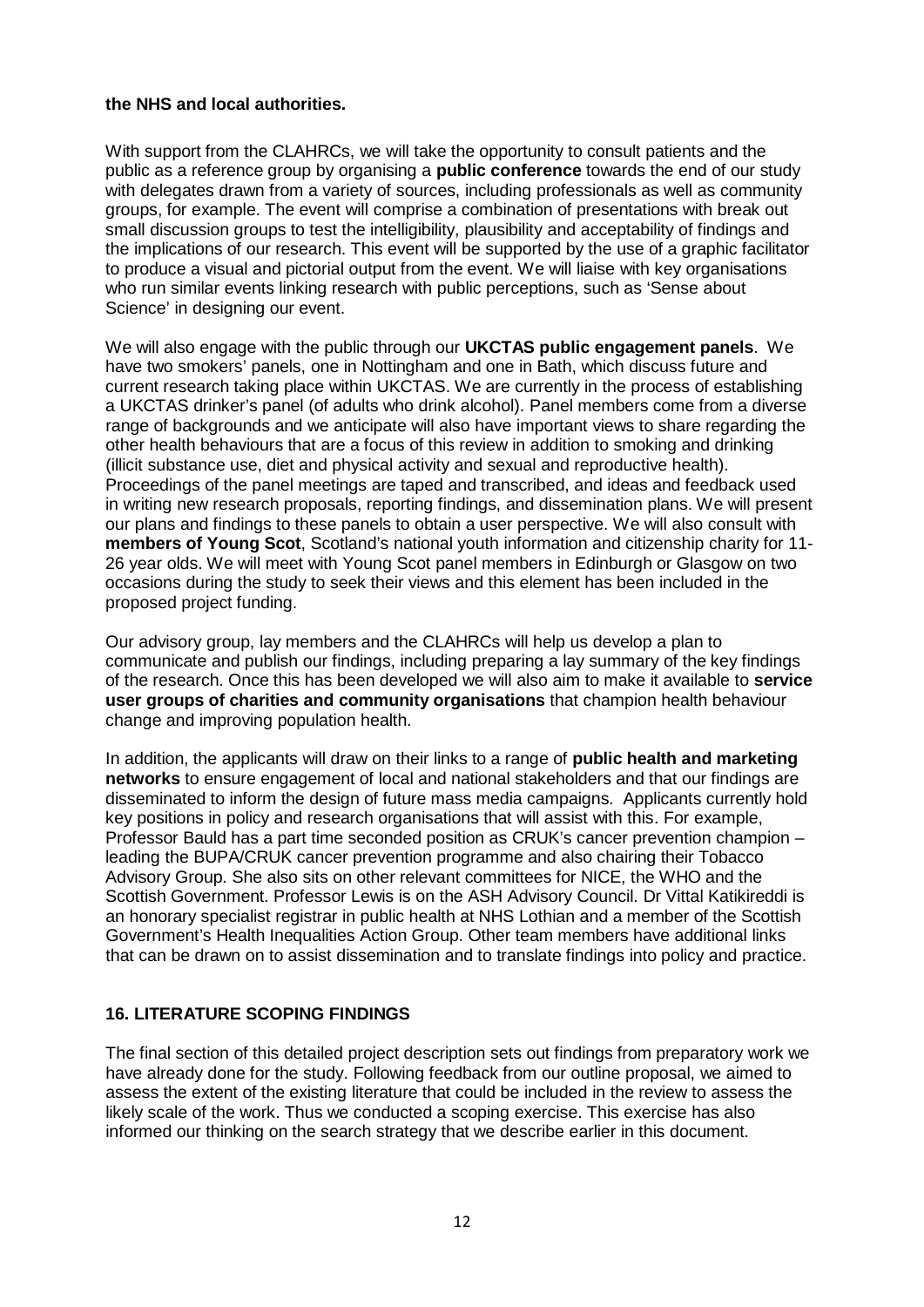#### **16.1 Approach to the scoping exercise**

For each of the topic areas in our initial full proposal (*please note in the resubmission of the full proposal the topic areas have been slightly reduced and no longer include breastfeeding and road safety),* we searched first of all for reviews of reviews (RRs), as these are a useful way of locating existing reviews. We then listed the individual reviews included in each RR. Where no RRs were found, we searched for individual reviews. Databases searched included Medline, Web of Science, EBSCO host, Cochrane library, DARE, Embase and Google. A wide range of search terms and search term combinations was tested out including "communication", "digital media", "mass media", "media programmes", "mobile phone", "social marketing", "social media", "social network\*", "text message\*", broadcast, campaign, Facebook, film/s, internet, magazine/s, Myspace, newsprint, newspapers, online, Press, radio, SMS, television, TV, Twitter, website, web page, bill board, and leaflet.

It should be emphasised that the searches were exploratory and not exhaustive, and are likely to under-estimate the number of reviews which may exist.

#### **16.2 Results and implications for the full review**

The results of the initial scoping (see Table 1) suggest that only a small number of RRs have examined mass media interventions in relation to the health behaviour topics of interest (between zero and 4 per health behaviour topic). This suggests that we will need to search for individual reviews as well as RRs in each topic area. In some areas we may also need to search for primary studies, depending on the quality and relevance of the reviews found.

| Intervention type/Health behaviour                                        |                       | <b>Reviews of</b><br>reviews (RR) (n) | <b>Individual</b><br>reviews* (n) |
|---------------------------------------------------------------------------|-----------------------|---------------------------------------|-----------------------------------|
| Mass media specifically                                                   | Alcohol               |                                       | 2                                 |
|                                                                           | Diet                  |                                       | 3                                 |
|                                                                           | Illicit substance use |                                       | $\bigcap$                         |
|                                                                           | Physical activity     |                                       | 5                                 |
|                                                                           | Sexual health         | 0                                     | 14                                |
|                                                                           | Smoking               | 4                                     | 35                                |
|                                                                           |                       |                                       |                                   |
| Multiple interventions (may<br>include mass media)                        | Alcohol               | 4                                     | 10                                |
|                                                                           | Diet                  | 3                                     | $2^2$                             |
|                                                                           | Illicit substance use | 4                                     | $2^2$                             |
|                                                                           | Physical activity     | 6                                     | $24^{2}$                          |
|                                                                           | Sexual health         | $***$                                 | $***$                             |
|                                                                           | Smoking               | 9                                     | 35                                |
| Media interventions which may<br>address health behaviours of<br>interest |                       | 2                                     | 13                                |

#### **Table 1: Summary of initial scoping exercise**

**Note: 1: Please note that breastfeeding and road safety will NOT be included in the review once it starts; these have been removed from the final full resubmitted proposal following feedback from the Board.**

 $1$  None listed in the RR for this topic (the RR covered multiple topics)

 $2$  Full text not available for all the RRs, so correct figure likely to be higher

<sup>\*</sup> Individual reviews were identified either from the reference lists of the RRs found, or from searches for reviews where no RRs were found.

<sup>\*\*</sup> Did not search for RRs and reviews of multiple interventions for these topics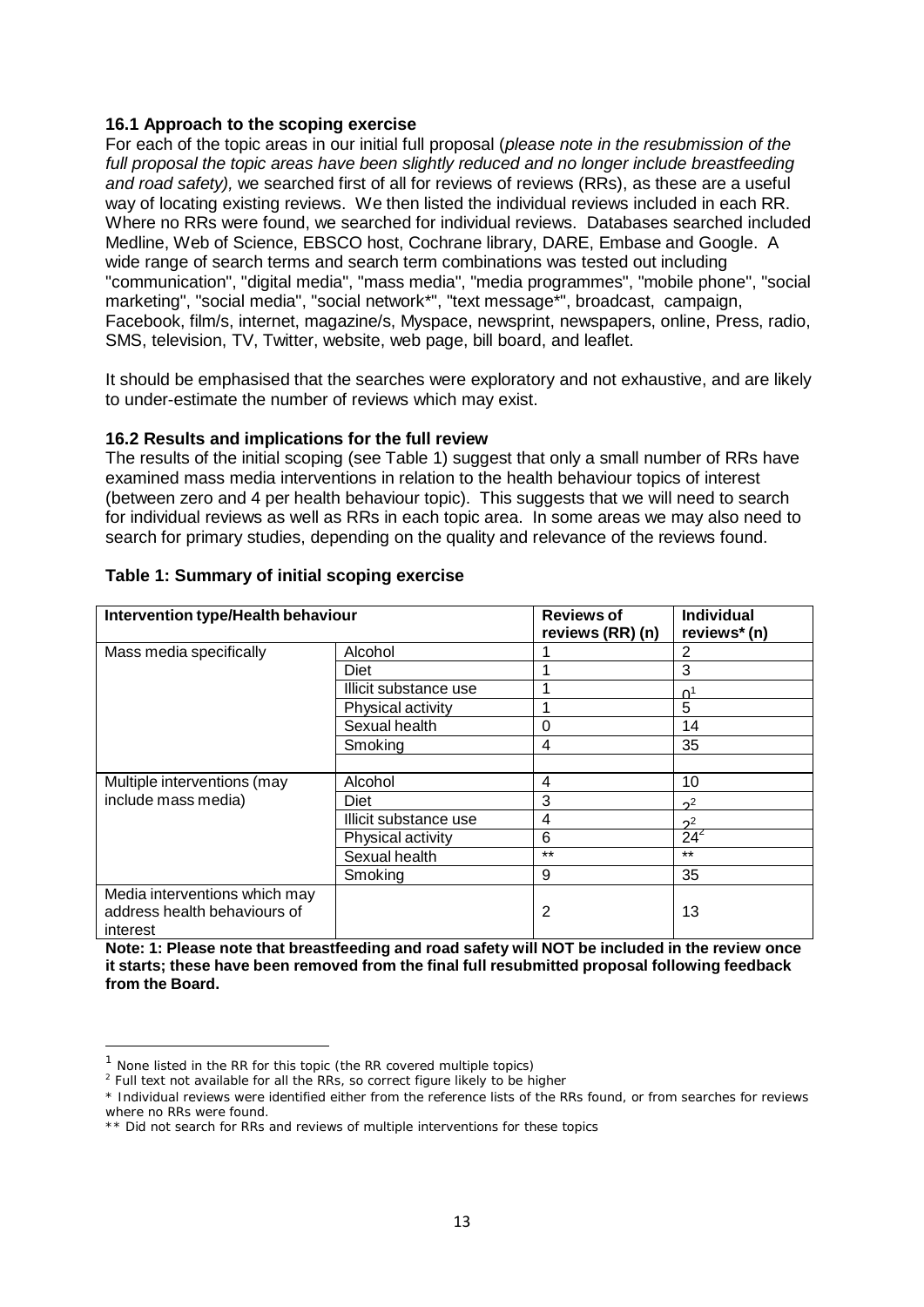In addition to reviews and RRs of mass media interventions in relation to specific health behaviour topics, our initial scoping uncovered two other types of review which are potentially relevant and should be included in the scope of work:

- Reviews and RRs of multiple interventions and of multi-component interventions (which may include mass media) in relation to specific health behaviour topics.
- Reviews and RRs of media interventions across a range of health behaviour topics.

The scoping exercise revealed that newer media are not as well covered in reviews and RRs as are traditional media, suggesting that original searches for primary studies are likely to be required in order to locate useful evidence on newer media.

It also suggested that reviews conducted pre-2000 are less likely to be systematic, and at this stage we plan to exclude reviews conducted before this date, although we will explore this issue further in the piloting.

The scoping exercise also threw up a number of issues and questions which we would intend to fully explore and resolve in the piloting work for the full review. These included:

1. The specification states that mass media are of interest because they can potentially reach large numbers of people. However, media can be used in a very wide range of contexts with different types and sizes of population. This raises the question of how to distinguish a *mass* media intervention – one which uses the media to reach a large proportion of a given target population – from an intervention which uses media channels and materials but does not have the same objective in terms of reach.

For example, an intervention conducted with a school population could use media materials (leaflets to all parents and children, DVDs, websites) alongside other teaching methods to promote a particular health behaviour issue. We will need to decide, in discussion with NIHR and our advisory group, whether use of media within a school population falls within the scope of the review. Media materials such as leaflets and DVDs may also be used in one-to-one settings, such as when they are given out during primary care consultations. Here, the key issue to consider is likely to be whether this distribution is part of an initiative to reach a large proportion of the population or whether the materials are intended for a specific patient group.

A third group of interventions which raises questions is those which use media channels to deliver individually tailored messages, such as text messaging on alcohol consumption which provides feedback tailored to an individual's responses and characteristics. Interventions using text messaging and other newer forms of media, such as websites, social media and apps, are clearly of interest to NIHR and to commissioners. However, we will need careful discussion to agree on how to define mass media in these contexts.

2. We have stated that we will focus on lifestyle behaviours rather than campaigns to encourage use of services. However, the distinction is not always clearcut, as in campaigns which encourage smoking cessation and promote use of a quitline service. A key dimension we will look for, therefore, is likely to be whether the service being promoted is also trying to achieve lifestyle behavioural change, in which case it would be potentially included.

The results of the scoping exercise indicate that there is a substantial amount of literature that will need to be reviewed in order to address the aims and objectives of the study. However, we did not identify anything in the scoping exercise that led us to believe that the reviews would be unmanageable or that our costings were unrealistic. We are even more confident of this in our revised resubmitted full proposal as two of the areas we proposed in the initial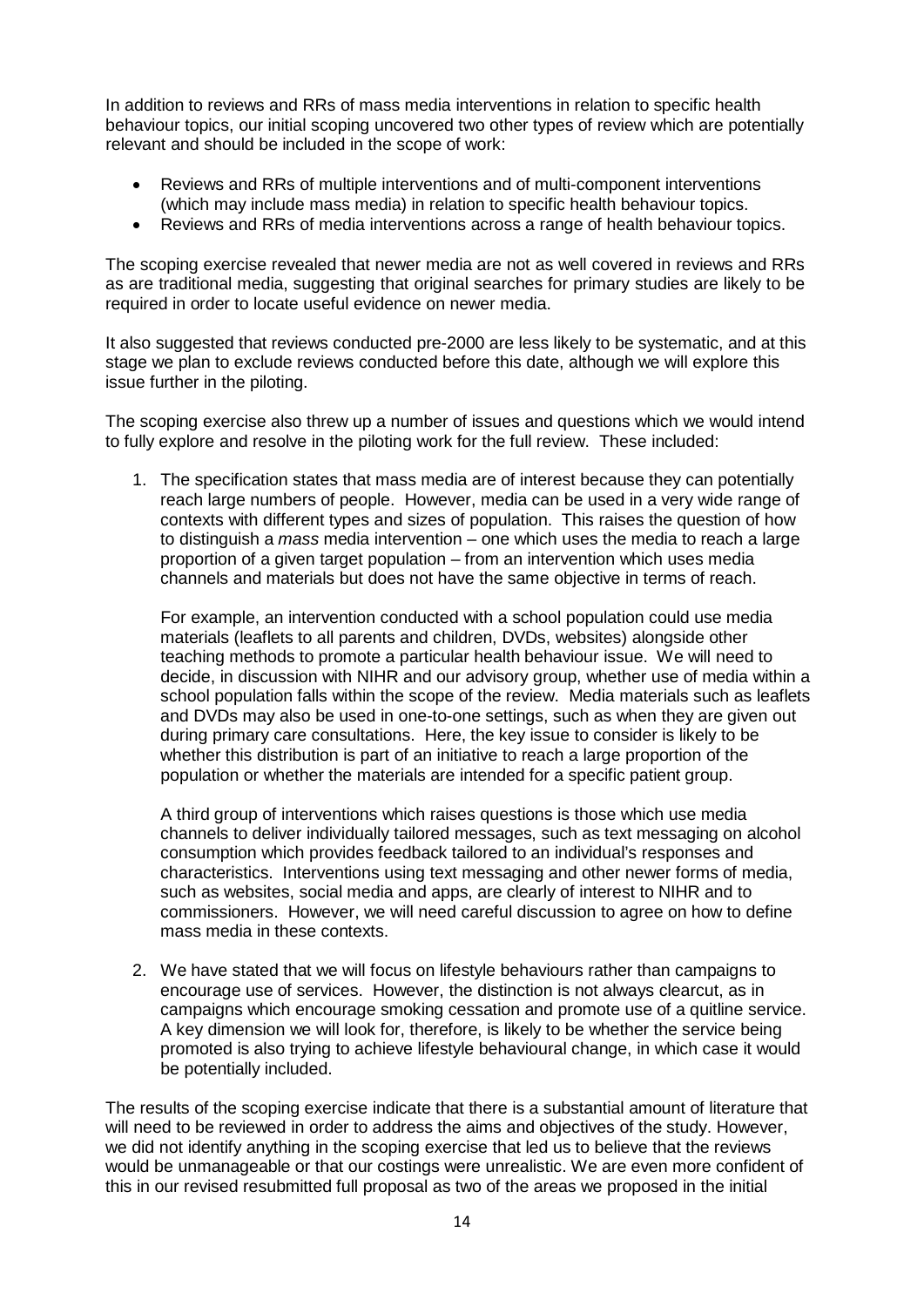submission, breastfeeding and road safety, will now not be included in the review following feedback from the Board. The final list of topics will focus on health behaviours that substantially contribute to the burden of disease and are a priority for public health, particularly at the local level. These still address the broad focus of the commissioning brief (which requested a cross cutting review of mass media for public health messages) but cover a slightly more focussed range of topics.

## **17. REFERENCES**

- 1. Wakefield MA, Loken B, Hornik RC (2012). Use of mass media campaigns to change health behaviour. *Lancet*, 376(9748): 1261-127.
- 2. Bala MM, Strzeszynski L, Topor-Madry R, Cahill K (2013). Mass media interventions for smoking cessation in adults. *Cochrane Database Syst Rev*, 6: CD004704.
- 3. Atkin CK, Rice RE (2013). Advances in Public Communication Campaigns. Chapter 24 in Sharrer E. (ed.) *The International Encyclopedia of Media Studies*. London: Wiley Blackwell; pp. 526-551.
- 4. Public Health England (2013). Marketing Plan 2013-2014. London: Public Health England. [https://www.gov.uk/government/publications/public-health-england](https://www.gov.uk/government/publications/public-health-england-marketing-plan-2013-14)[marketing-plan-2013-14](https://www.gov.uk/government/publications/public-health-england-marketing-plan-2013-14)
- 5. Anderson LM, Petticrew M, Rehfuess E, Armstrong R, Ueffing E, Baker P, Francis D, Tugwell P (2011). Using logic models to capture complexity in systematic reviews. *Res Synth Methods*, 2(1): 33-42.
- 6. Elder RW, Shults RA, Sleet DA, Nichols JL, Thompson RS, Rajab W (2004). Effectiveness of mass media campaigns for reducing drinking and driving and alcoholinvolved crashes: a systematic review. *Am J Prev Med*, 27(1): 57-65.
- 7. Durkin S, Brennan E, Wakefield M (2012). Mass media campaigns to promote smoking cessation among adults: an integrative review. *Tob Control*, 21(2):127-138.
- 8. Abioye AI, Hajifathalian K, Danaei G (2013). Do mass media campaigns improve physical activity? A systematic review and meta-analysis. *Arch Public Health*, 71(1): 20.
- 9. Caird J, Hinds K, Kwan I, Thomas J (2012). *A Systematic Rapid Evidence Assessment of Late Diagnosis.* London: EPPI-Centre, Social Science Resear**c**h Unit, Institute of Education, University of London.
- 10. Caird J, Sutcliffe K, Kwan I, Dickson K, Thomas J (2014). Mediating policy-relevant evidence at speed: are systematic reviews of systematic reviews a useful approach? *Evidence* & *Policy*, Online April 30<sup>th</sup>.
- 11. Smith V, Devane D, Begley CM, Clarke M (2011). Methodology in conducting a systematic review of systematic reviews of health care interventions. *BMC Med Res Methodol*, 11: 15.
- 12. Thomson D, Russell K, Becker L, Klassen T, Hartling L (2010). The evolution of a new publication type: steps and challenges of producing overviews of reviews. *Res Synth Method*, 1(3-4): 198-211.
- 13. Thomas J, Brunton J, Graziosi S (2010). *EPPI-Reviewer 4.0: Software for Research Synthesis.* EPPI-Centre Software. London: Social Science Research Unit, Institute of Education, University of London.
- 14. Shea BJ, Grimshaw JM, Wells GA, Boers M, Andersson N, Hamel C, Porter AC, Tugwell P, Moher D, Bouter LM (2007). Development of AMSTAR: a measurement tool to assess the methodological quality of systematic reviews**.** *BMC Med Res Methodol*, 7: 10.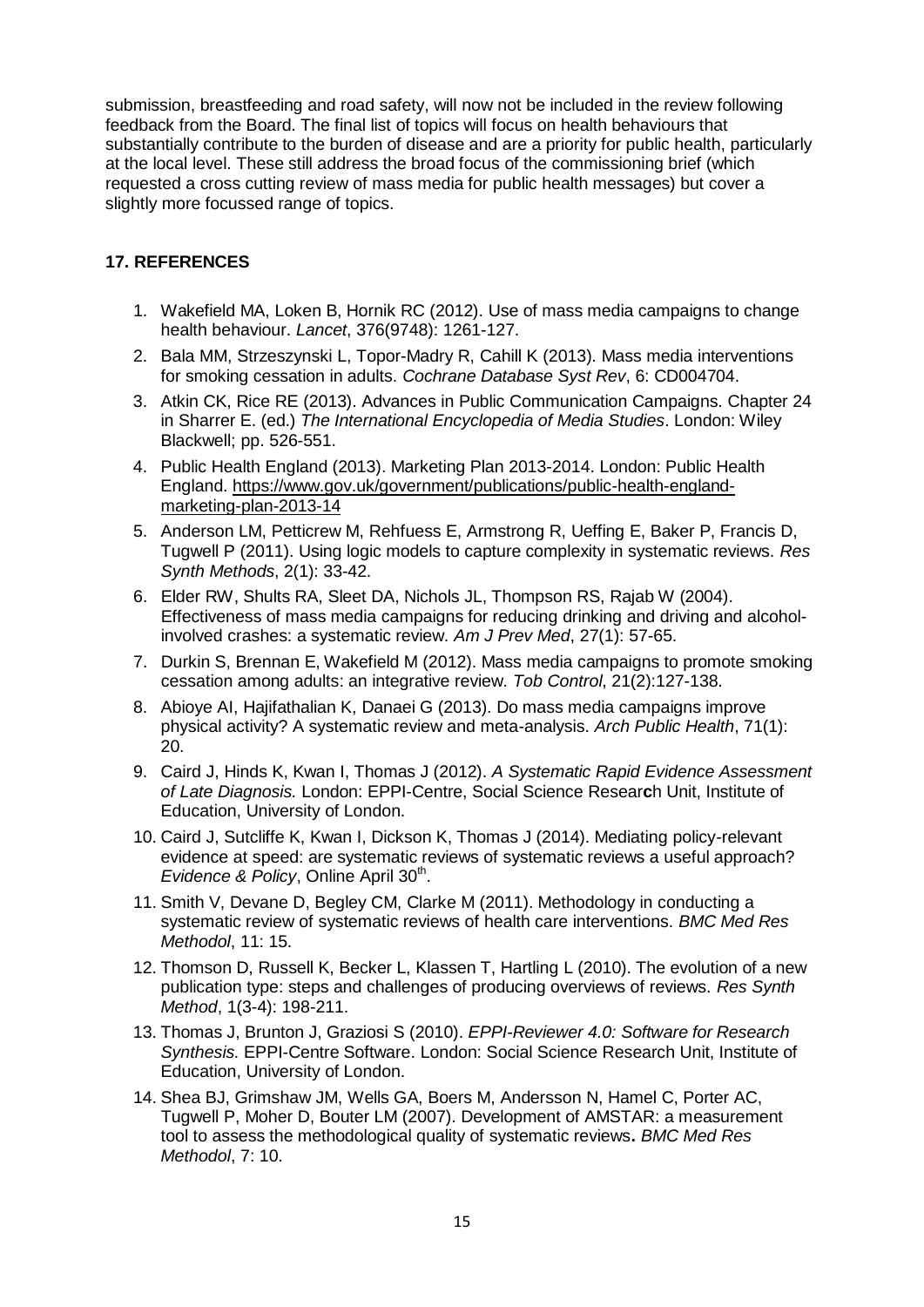- 15.Thomas J, O'Mara-Eves A, Brunton G (2014) Using Qualitative Comparative Analysis (QCA) in systematic reviews of complex interventions: a worked example. *Systematic Reviews*. 3: 67
- 16.Nutbeam, D (1998) Evaluating Health Promotion—Progress, Problems and solutions, Health Promotion International.
- 17.Durkin S, Brennan E, Wakefield M. (2012) Mass media campaigns to promote smoking cessation among adults: an integrative review. Tobacco Control, 21,127-38.
- 18. Higgins JPT, Altman DG, Gøtzsche PC, Jüni P, Moher D, Oxman AD, Savović J, Schulz KF, Weeks L, Sterne JAC, Cochrane Bias Methods Group, Cochrane Statistical Methods Group (2011). The Cochrane Collaboration's tool for assessing risk of bias in randomised trials. *BMJ*, 343: d5928.
- 19. Salanti G (2013). Indirect and mixed-treatment comparison, network, or multipletreatments meta-analysis: many names, many benefits, many concerns for the next generation evidence synthesis tool. *Res Synth Method*, 3(2): 80-97.
- 20. Stead M, Hastings G, Eadie D (2002). The challenge of evaluating complex interventions: A framework for evaluating media advocacy. *Health Educ Res,* 17(3): 351-364.
- 21. Macdonald L, Cairns G, Angus K, de Andrade M (2013). Promotional communications for influenza vaccination: A systematic review. *J Health Commun*, 18(12): 1523-1549.
- 22. Stead M, Gordon R, Angus K, McDermott L (2007). A systematic review of social marketing effectiveness. *Health Educ*, 107(2): 126-191.
- 23. Hastings GB, Stead M, Whitehead M, Lowry R, MacFadyen L, McVey D, Owen L, Tones K (1998). Using the media to tackle the health divide: Future directions. *Soc Mar Q*, IV(3): 42-67.
- 24. Eadie D, MacKintosh AM, MacAskill S, Brown A (2009). Development and evaluation of an early detection intervention for mouth cancer employing a mass media approach. *Br J Cancer,* 101(Suppl. 2): S73-S79.
- 25. Devlin E, MacAskill S, Stead M (2007). 'We're still the same people': developing a mass media campaign to raise awareness and challenge the stigma of dementia. *Int J Nonprofit Volunt Sect Mark*, 12(1): 47-58.
- 26. Eadie D, MacAskill S (2007). Consumer attitudes towards self-referral with early signs of cancer: Implications for symptom awareness campaigns. *Int J Nonprofit Volunt Sect Mark,* 12(4): 338-349.
- 27. Stead M, Tagg S, MacKintosh AM, Eadie DR (2005). Development and evaluation of a mass media theory of planned behaviour intervention to reduce speeding. *Health Educ Res* 20(1): 36-50.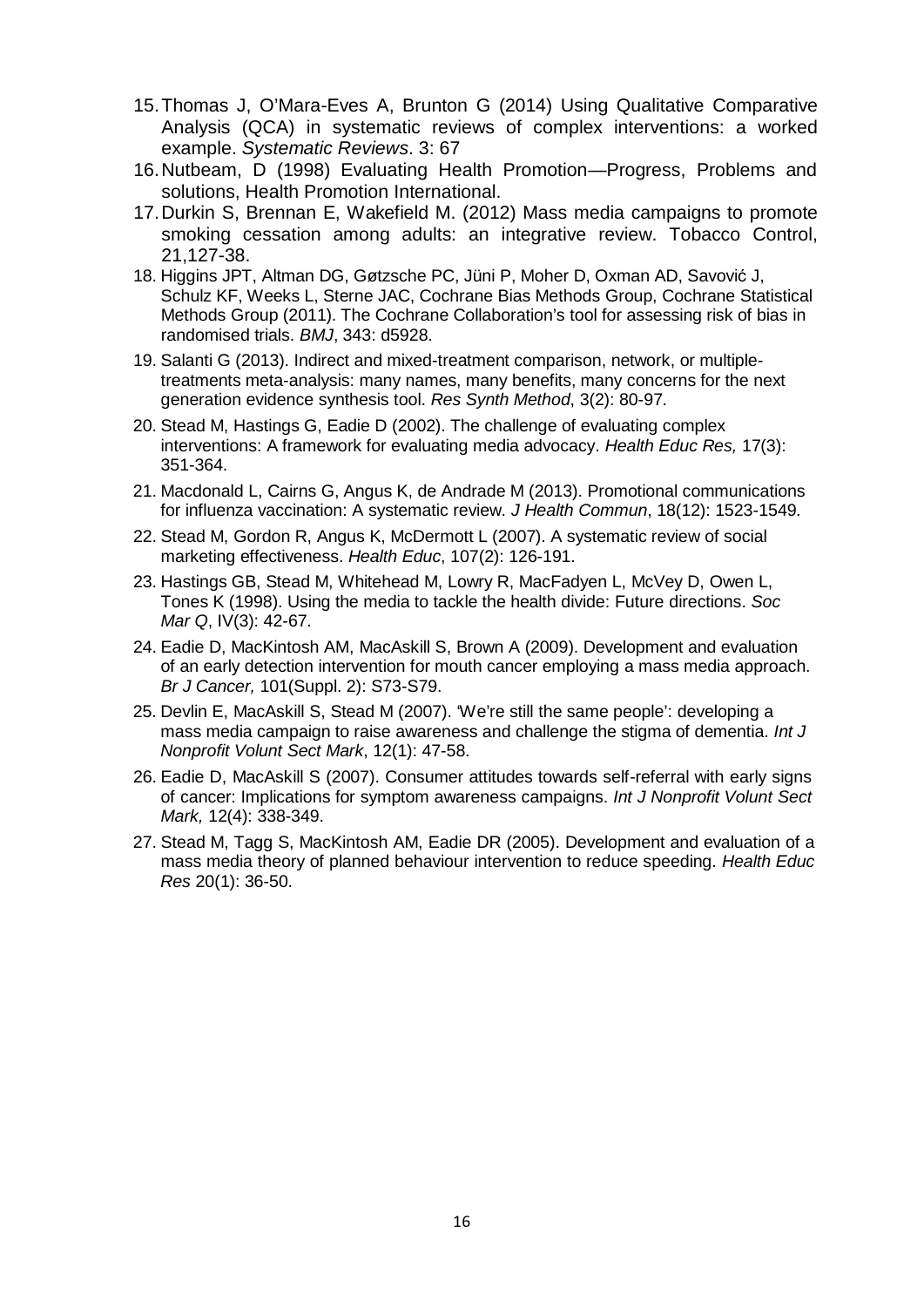## **Appendix 1: Demonstration Logic Model for Mass Media Interventions**

We propose to develop a logic model for mass media interventions separately for each of the public health areas before synthesising these into a common logic model. As well as demonstrating how mass media interventions may work, the resulting logic model will be used to guide the evidence synthesis through helping to define inclusion and exclusion criteria, identify moderators (and potentially sub-group analyses), identify mediating factors, and guide the search for evidence (Anderson, Petticrew et al. 2011). In the demonstration below, the model represents a synthesis of logic models developed independently of mass media interventions for smoking cessation and mass media interventions for healthy eating/physical activity. In common with the development of logic models more broadly, both logic models were developed through working backwards across an outcome and action chain starting from the distal outcome.

Beginning with smoking cessation, we first located the small number of systematic reviews of mass media interventions for smoking that included a logic model, and used the model included in Niederdeppe and colleagues' (2008) review as a starting point. This included detail on the change part of a logic model in particular, but was enhanced with further details that helped to disaggregate some of the intermediate outcomes around behaviour change; this corresponded with other models of 'stages of change' in health promotion. The action part of the model was enhanced through examining logic models developed in other studies of mass media interventions of public health but which were not necessarily specific to smoking cessation (for example Huhman, Potter et al. 2007), as well as significant components identified in reviews of mass media smoking interventions, but which were not conceptualised in a logic model (for example Durkin, Brennan et al. 2012). Finally, further stages of change of smoking cessation were identified through examining the logic models included in reviews of public health and policy interventions for smoking cessation, but that did not necessarily involve mass media (Amos, Brown et al. 2013). A similar process was employed to develop the logic model for healthy eating/physical activity.

To synthesise the models, common components were identified and the language harmonised; for example both the physical activity and smoking cessation logic models included common stages of change around the attempts at adopting healthier behaviours and reduction in unhealthy behaviours as precursors to successful behaviour change, although these were originally expressed in language specific to each health topic. Even though the two health topics included here were chosen because they were conceptually relatively different and could affect very different populations (making them suitable candidates to pilot this approach), their synthesis was relatively straightforward as both involved synthesising logic models of mass media interventions to stimulate behavioural change for lifestyle behaviours. However, as some of the health topics that we will consider may be more complex, our process of synthesising logic models and developing an overall logic model may result in topic-specific pathways being depicted within the final model: for example, mass media interventions for some health-topics may also attempt to change behaviour through an intermediary party, and this may need to be depicted in the logic model.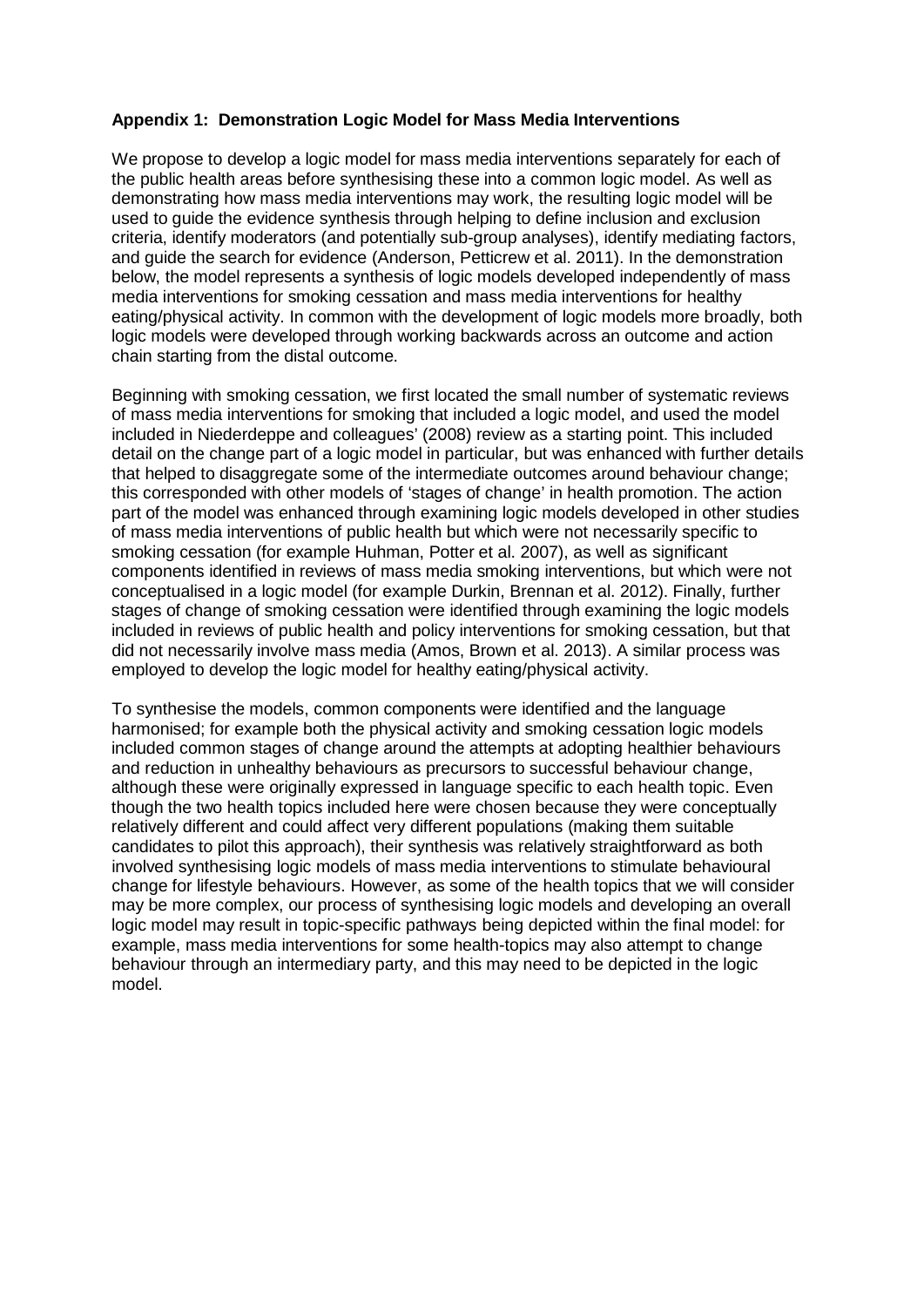